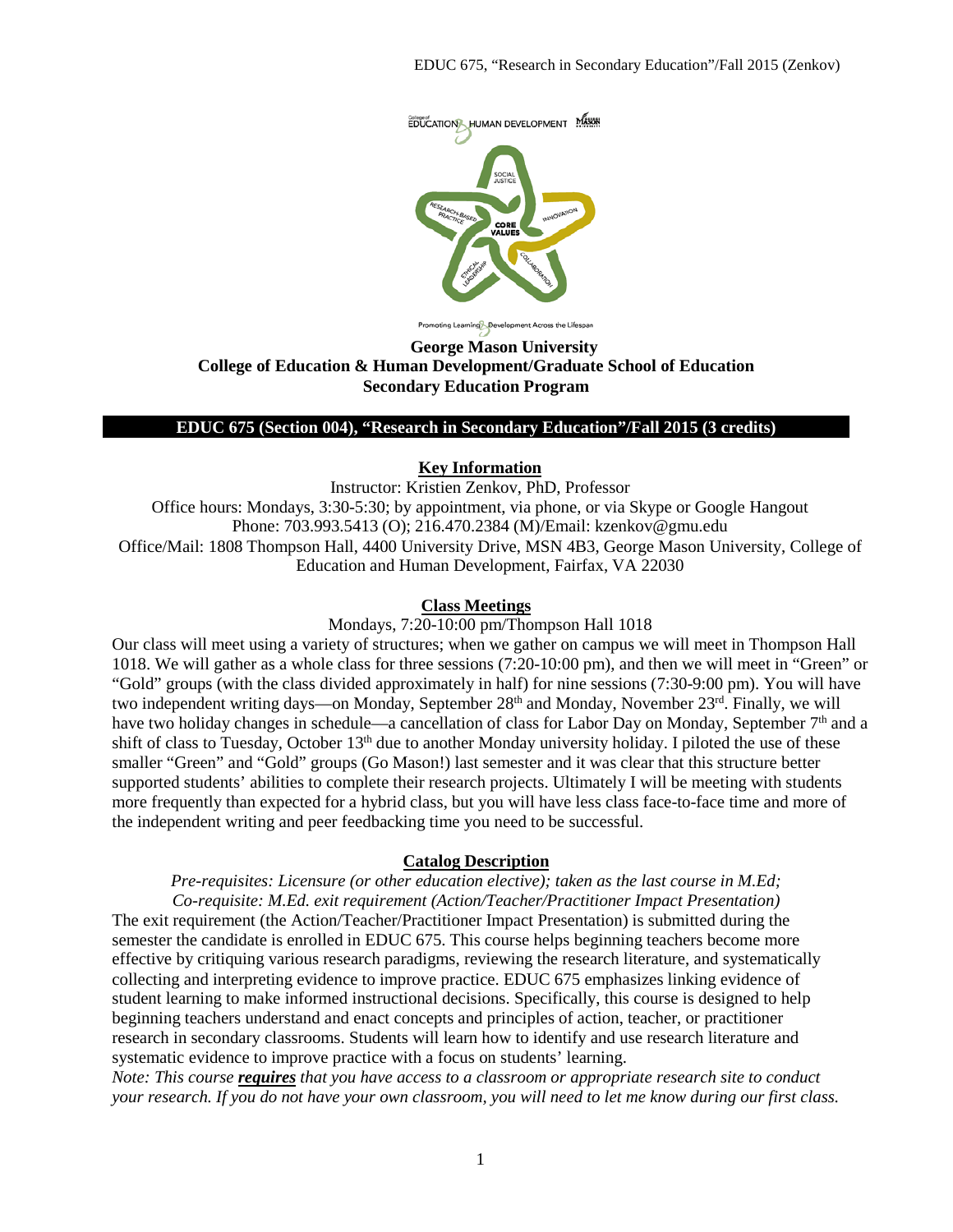*I will suggest alternative arrangements, but these will still require that you conduct research in a classroom setting on a teaching strategy.*

# **Relationships to Professional Standards**

By the end of this course students will demonstrate an understanding and application of subject area standards aligned with the National Content Standards and identified by their Specialized Professional Association (SPA):

- Social studies teachers: National Council for the Social Studies, http://www.ncss.org/
- English teachers: National Council of Teachers of English, http://www.ncte.org/
- Math teachers: National Council of Teachers of Mathematics, http://www.nctm.org/
- Science teachers: National Science Teachers Association, http://www.nsta.org/

Students should also have an understanding of and be able to apply the teaching and learning standards as outlined by the Interstate New Teacher Assistance and Support Consortium (INTASC):

• www.ccsso.org/Documents/2011/InTASC\_Model\_Core\_Teaching\_Standards\_2011.pdf Finally, students should be aware of the skills framework of the Partnership for 21st Century Skills and the professional guidelines offered by the National Board for Teaching Standards:

- **<http://www.p21.org/about-us/p21-framework>**
- **<http://www.nbpts.org/five-core-propositions>**

## **CEHD Core Values Commitment**

The College of Education & Human Development is committed to collaboration, ethical leadership, innovation, research-based practice, and social justice. Students are expected to adhere to these principles. This course supports these values by providing students with learning experiences that necessitate collaboration; providing students opportunities to reflect on their teaching and leadership roles in classroom and school contexts; calling on students to develop and participate in innovative research-based practice; and requiring students to reflect on their pedagogies in light of social justice issues. These Core Values are aligned with course outcomes as described below. See **<http://cehd.gmu.edu/values/>** for more information.

# **Course Outcomes and Objectives**

This course is designed to enable students to:

- 1) demonstrate an understanding of the process and components used in action, teacher, or practitioner research by conducting and assessing a chosen scholarly inquiry situated in their classroom and impact on students' learning (research-based practice; innovation)
- 2) prepare a research proposal which makes explicit links between theory and practice (researchbased practice)
- 3) examine ethical considerations when conducting action, teacher, or practitioner research (research-based practice; social justice)
- 4) conduct action, teacher, or practitioner research which includes: research question(s), research proposal; review of related literature; methods; data collection/analysis; findings; discussion of impact on students, teachers, and the education field (research-based practice)
- 5) participate in critical and collaborative inquiries to gain multiple perspectives in interpreting research and for validation and peer review of research (collaboration; ethical leadership)
- 6) demonstrate integration of national and state standards for content and pedagogy as related to their research question(s) by reflecting on their own teaching practice and its impact on students' learning (SPA standards respective to students' discipline)
- 7) demonstrate skills in the application of technology and use of resources in action, teacher, or practitioner research (innovation)

Students will achieve these outcomes through the following objectives: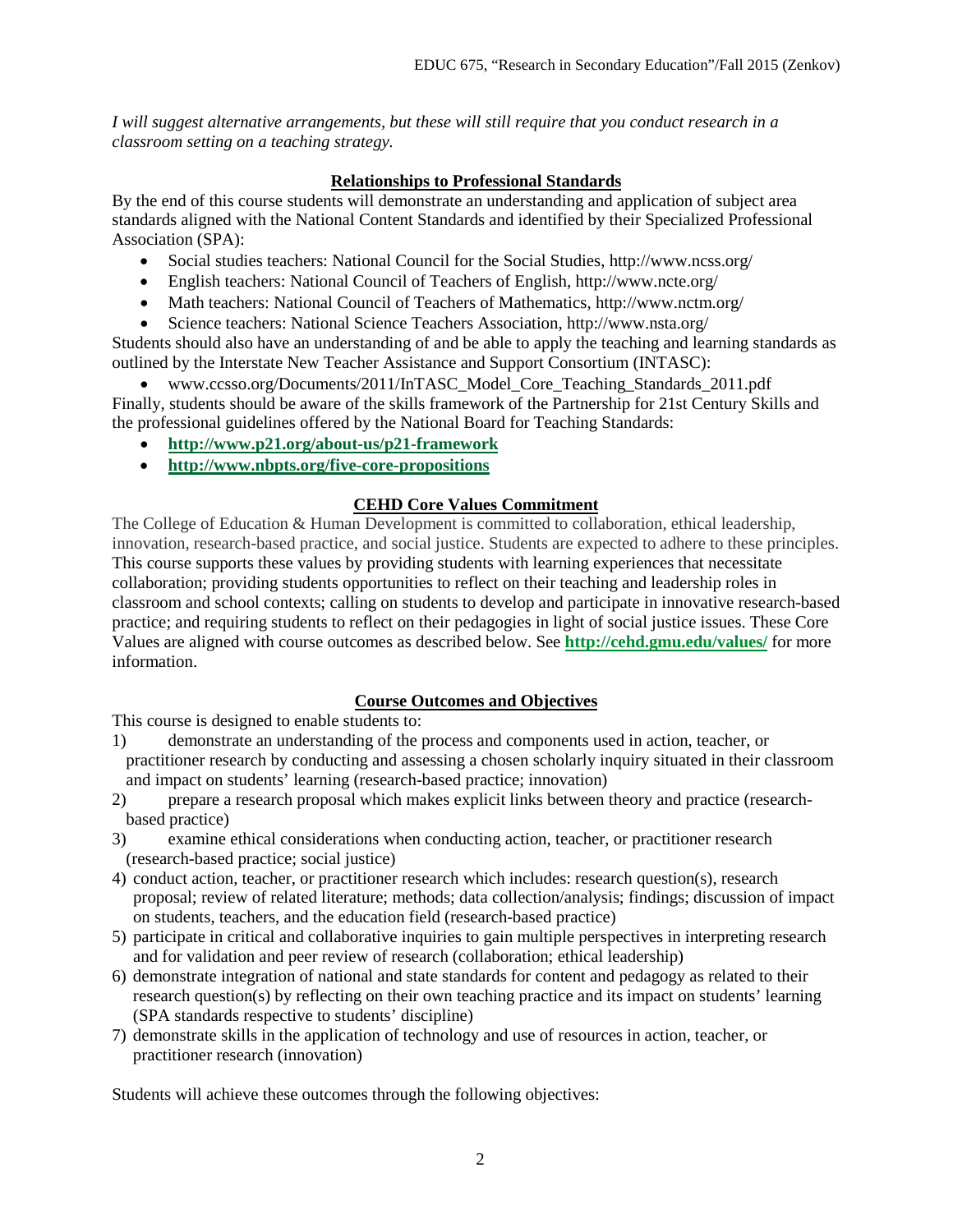- 1) Prepare a research proposal that includes the research context, a problem statement, a research question and outcomes, and a data collection plan that makes explicit links between theory and practice. Students will brainstorm (in whole class and small group settings), give peer feedback online, selfreflect, and post a viable plan to conduct a research study in the classroom. Students will access resources and references, and conduct a review of the literature online. The proposal will be judged on its viability and level of practical application, given the time constraints of the semester.
- 2) Conduct an action, teacher, or practitioner research project in a local school or classroom. Students will prepare all data collection instruments to conduct the study. Prior to implementation, data collection instruments will be peer and instructor reviewed in online and/or face-to-face discussion forums. Students will be assigned to research teams that will troubleshoot and provide support as data is collected. Results will be shared and students will provide feedback to each other on the presentation and interpretation of data.
- 3) Review professional strengths and weaknesses of the action, teacher, or practitioner research process through peer review and self-assessment. Students will participate in weekly online and/or faceto-face discussions of their progress throughout the research process.
- 4) Write an action, teacher, or practitioner research report (using APA format) that includes the context for the study, research question(s) and outcomes, a review of related literature, methodology, data collection/analysis, implications, limitations, and an action plan. Students will review example research reports from prior semesters. Students will post drafts of their complete report and its sections on Blackboard for peer and instructor review and feedback using the rubric used to assess the report. Students will present a summary of their report to their peers in brief in-class presentations and a poster session format at the end of the semester.
- 5) Work in small groups to identify one authentic, alternative, preferably contemporary media-based method through which they will share the results of their action, teacher, or practitioner research findings. Each group will design and enact a presentation that moves the public understanding of group members' studies along. Groups might choose to create a collective presentation on group members' projects you might highlight one group member's project and findings. Groups might highlight the very importance of action, teacher, or practitioner research or summarize the findings of group members' efforts.

#### **Course Delivery**

The primary purpose of this course is for you to learn how to conduct action, teacher, or practitioner research and apply it in your classroom in order to improve your teaching and your students' learning. Throughout the course, you will complete activities that you will later be able to insert—some almost verbatim—into your final action, teacher, or practitioner research report. As noted above, this course is approximately 50% face-to-face and 50% online and is considered a hybrid course. This course is studentcentered and will be conducted using a project-based approach. Your research questions and methodology will be the focus of the course and will drive readings, classroom discussions, peer review activities, reflections, and the action, teacher, or practitioner research project that you complete. The purpose of the discussions and peer review sessions will be to support completion of our action, teacher, or practitioner research projects and provide opportunities for us to learn about and analyze methods and techniques of action, teacher, or practitioner research. You will have the opportunity to construct knowledge and critically reflect on the research process as you complete the action, teacher, or practitioner research proposal and report, and then prepare your "Action/Teacher/Practitioner Research Impact Presentation" for graduation.

The course will be delivered through a variety of online, face-to-face, and individualized instructional approaches. Online sessions will be conducted in asynchronous formats, but you will be expected to post your own reflections and assignments and respond to peers' and instructors' postings and feedback by the end of each designated class week (midnight US eastern standard time each Sunday). During class meetings there will be large group, small group, and individual activities. Online classes are considered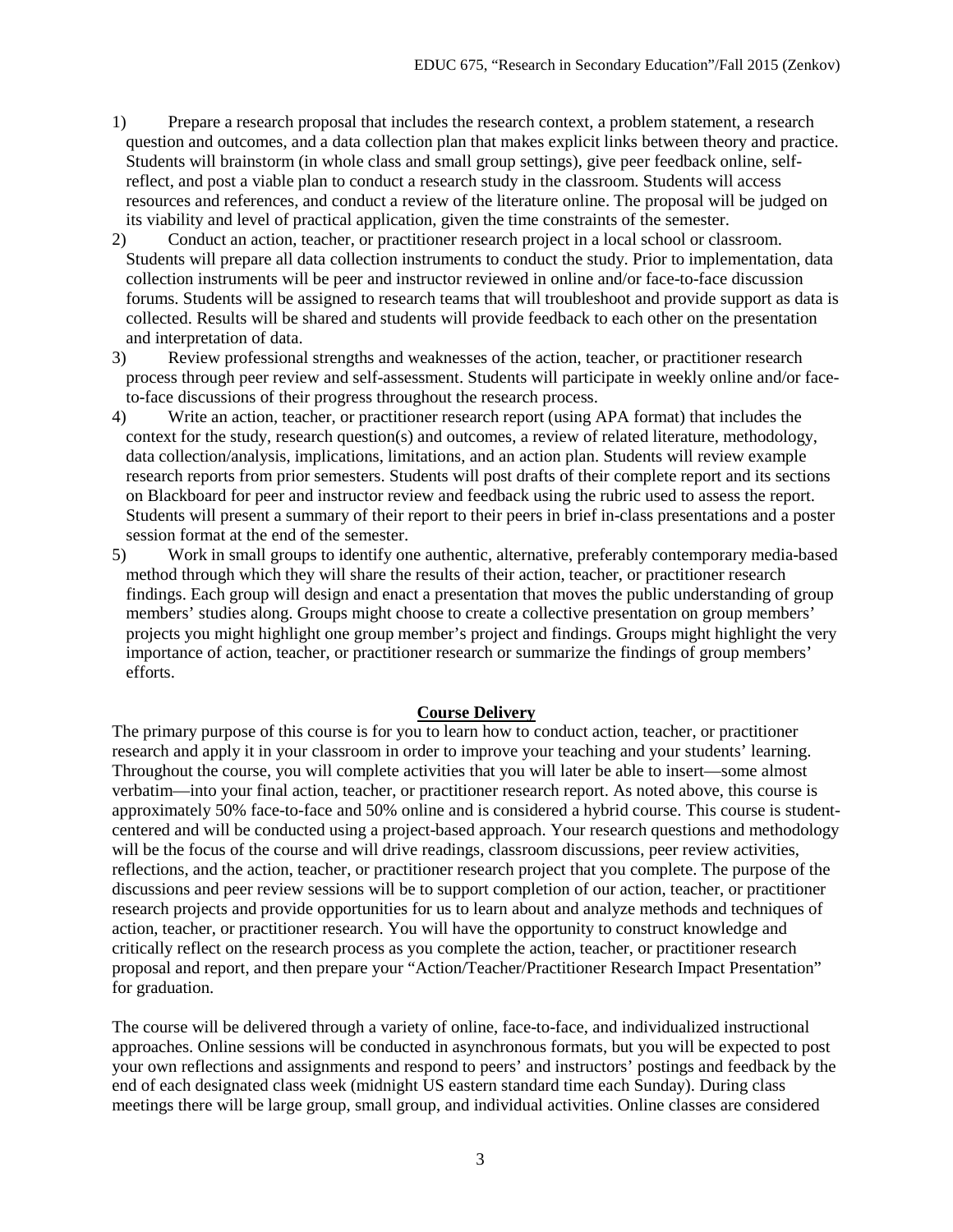regular instructional time and the assignments given are the equivalent of a full in-class session. The online classes involve research, use of professional web sites, asynchronous discussions, peer review, email with the instructor and classmates, readings, writing reflections, and other assignments. GMU's Blackboard course framework will be used regularly throughout the course. Your GMU email address is required for communication with the course instructor and must be active by the first week of class. Please inform me of any accessibility problems the first day of class.

Participants conduct independent research, as well as communicate with each other and the instructor via electronic media. In general, we will engage in four activities during our time together:

- 1) Mini-lectures, activities, and discussions related to research methods led by the instructor and course participants and supported by course text and selected readings
- 2) Discussions of the week's readings led by the instructor and course participants
- 3) Class and peer review group meetings in which students concentrate on selected readings, provide feedback and support for each others' writing and research processes, and share how they have presented their research efforts to authentic audiences
- 4) Individual, small group, and whole group meetings to discuss research efforts

Please note that because you have much to learn from each other, and because teaching is often a collaborative effort, you will frequently work in groups. This will give you a chance to share ideas, be exposed to a range of perspectives and experiences, and support each other as you continue to develop your teaching and researching skills.

## **Course Overview**

Teachers are often encouraged to implement "research-based" practices, required to attend workshops where research findings are presented, provided with lists of books that synthesize research, and asked to suggest changes in practice based on the implications of research. Although these practices have their usefulness, the assumption implicit in much of the discourse surrounding educational research is that teachers are *consumers* and/or *objects* of research, rather than *producers* of research. The past two decades have seen a growing movement to upend those assumptions through an emphasis on the importance of action, teacher, or practitioner research. Thus, the research and theory we will read and the methodologies with which we will engage are those associated with action, teacher, or practitioner research (i.e., research conducted by teachers for professional purposes). , teacher, or practitioner research positions teachers as *producers* of knowledge—professionals who can learn about and improve their practice by studying important questions that grow from their own experiences and observations.

This class is designed to support you in using and building on the ideas and content you have encountered in your previous coursework. Most importantly, the course assists you as you consider ways to better support children and youth. In other words, your current and future students are at the center of our work. Toward these ends, the course requires you to conceptualize, design, and begin to implement an original research project in your school/classroom. Only if we attempt to live these action, teacher, or practitioner research processes in this course will you be able to use them eventually in your own teaching practices. Thus, for every activity in this course, you must act and study with multiple lenses—as a student, teacher, and advocate. Although the work required to achieve these goals is intensive, the course is designed to provide you with much support. You will need to hit the ground running, starting your research project early, and working on it steadily. Through our readings, we will explore research methodologies, analyses of the history and impact of action, teacher, and practitioner research, and the efforts of other action, teacher, and practitioner researchers. Our readings and discussions will help you develop your own rationale and "road map" for your project. We will dig into readings together, write often and share our writing with one another, and support each other in our research goals.

### **Instructor Introduction and Theoretical Framework**

I believe that the best teachers know themselves as literate people in the broadest sense. I will ask you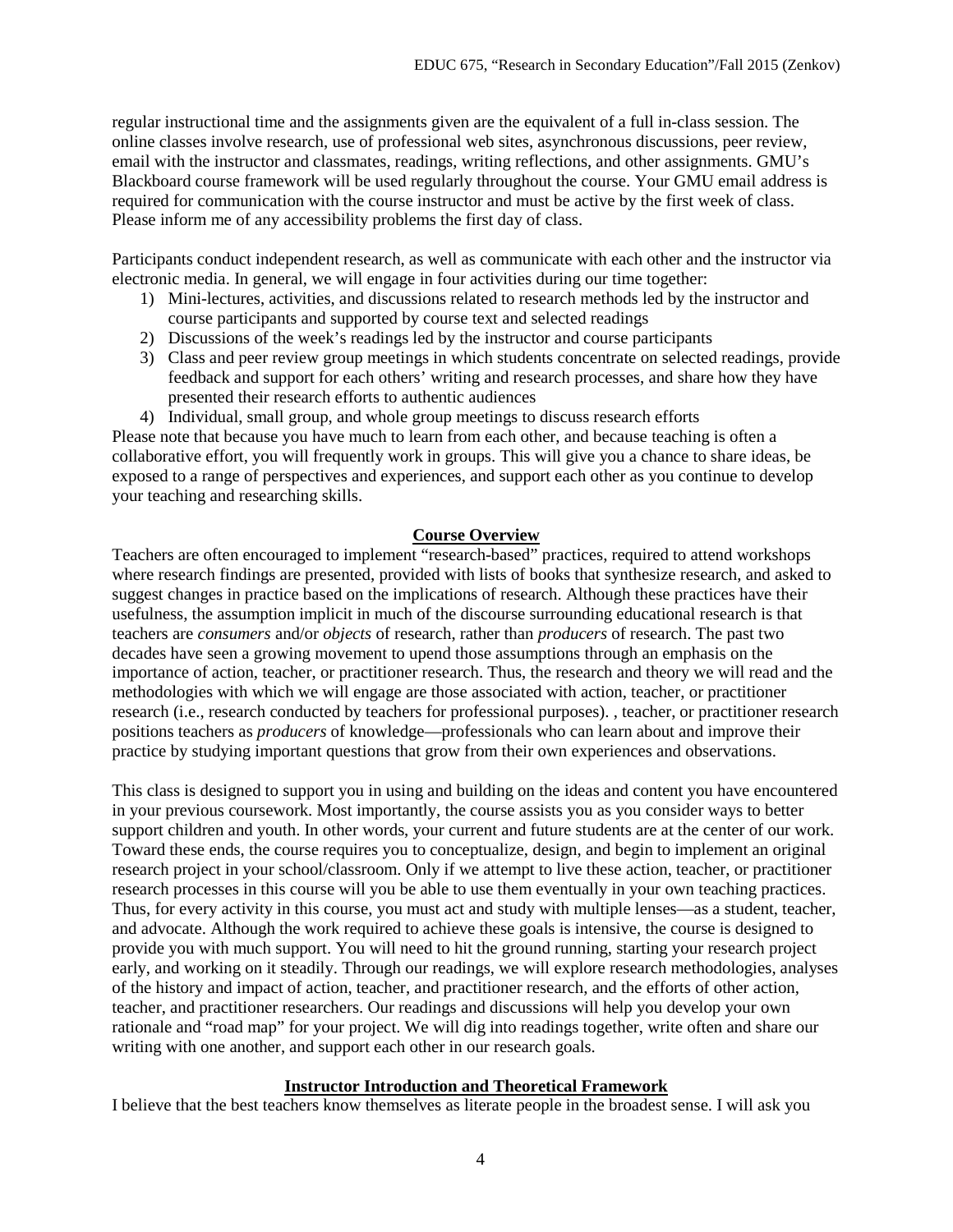also to know yourselves as professionals with a variety of literacies, including those of photographers, visual sociologists, and community constituents. Teachers and those who work with children and youth must be resilient individuals who are willing to take risks to let school literacies matter to themselves, their students, and the broader community. I will expect you to be your best, brightest, most thoughtful, and most creative selves. I intend that this course will be one that you remember, and that you will care passionately about the work we do. I will have uncompromising professional standards for your behavior, participation, and openness. At the same time, I will do everything possible to ensure that you meet these standards. My hope is that we will experience much intellectual camaraderie, engaging discussion, and laughter as we proceed. I encourage you to take risks and celebrate the risks taken by your colleagues.

I bring the perspectives of a veteran teacher and teacher educator, as well as the points of view of a community activist and artist. I approach all educational experiences with the goal of helping students to learn to be active, creative, "real world" members of a just society. It is important for us as educators to approach our teaching with a simultaneously critical and creative perspective: when we assess current teaching practices, we also begin to develop new ones. I offer an explicit critique of schooling: as a classroom teacher with more than fifteen years experience, an active scholar, and an advocate for children and youth and schools, playing a critical role is my right and responsibility. It is my hope that you will take on this same role.

Perhaps most importantly to you, I have spent my school and university teaching career working across school and university settings with a wide range of children and youth, so I am confident that I will be able to support you in this class. Finally, much as you as university students must be concerned with your own development and others' assessments of your class efforts, I am committed to my growth as a teacher and teacher educator. I will ask for your support in my research as I study your inquiry processes and as I consider the prospect of authoring (or co-authoring with you) a book exploring how best to help early career teachers conduct action, teacher, or practitioner research. I am particularly interested in comparing efforts of members of our class who use traditional action, teacher, or practitioner research methods with those who use Youth Participatory Action Research (YPAR) methods.

I will ask you to think of the teaching strategies we use in class and that you plan to use as research interventions in your own classroom in three categories, which are framed by an assessment-driven, "backwards" design:

- 1) "Ways Out": What is the student's "way out" of the text or activity with which you are asking them to engage? That is, what artifacts and demonstrations will the student complete to exhibit her/his comprehension of the key ideas that they are encountering? How will you assess students' knowledge, skills, and attitudes? How will students demonstrate their retention of and relationship to the material?
- 2) "Ways In": What is the student's "way in" to this text or activity? That is, how are you approaching the student's natural interests in or motivations for this assignment? Think about how you might use the student's existing "literacies" to do this. What specific strategies will you use?
- 3) "Ways Through": What are students' "ways through" this text or activity? That is, what strategies and tools are you giving students to make sense of and understand the sources you are using with this assignment? How will students translate the material into their own terms?

# **GMU/CEHD Policies and Resources for Students**

- Students must adhere to the guidelines of the George Mason University Honor Code [See [http://academicintegrity.gmu.edu/honorcode/\]](http://academicintegrity.gmu.edu/honorcode/).
- Students must follow the university policy for Responsible Use of Computing [See [http://universitypolicy.gmu.edu/1301gen.html\]](http://universitypolicy.gmu.edu/1301gen.html).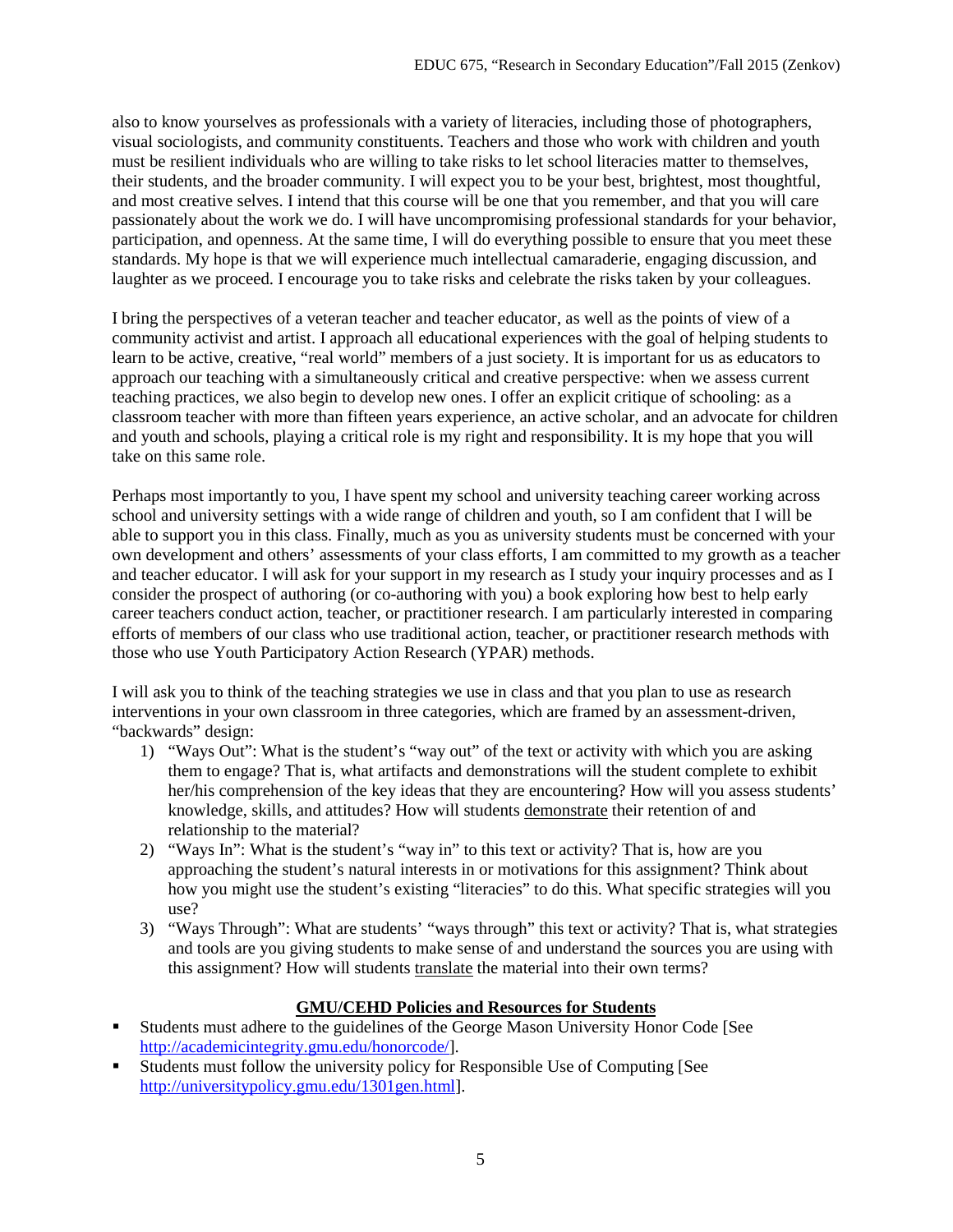- Students are responsible for the content of university communications sent to their George Mason University email account and are required to activate their account and check it regularly. All communication from the university, college, school, and program will be sent to students solely through their Mason email account.
- The George Mason University Counseling and Psychological Services (CAPS) staff consists of professional counseling and clinical psychologists, social workers, and counselors who offer a wide range of services (e.g., individual and group counseling, workshops and outreach programs) to enhance students' personal experience and academic performance [See [http://caps.gmu.edu/\]](http://caps.gmu.edu/).
- Students with disabilities who seek accommodations in a course must be registered with the George Mason University Office of Disability Services (ODS) and inform their instructor, in writing, at the beginning of the semester [See [http://ods.gmu.edu/\]](http://ods.gmu.edu/).
- Students must follow the university policy stating that all sound emitting devices shall be turned off during class unless otherwise authorized by the instructor.
- The George Mason University Writing Center staff provides a variety of resources and services (e.g., tutoring, workshops, writing guides, handbooks) intended to support students as they work to construct and share knowledge through writing [See [http://writingcenter.gmu.edu/\]](http://writingcenter.gmu.edu/).
- Professional Dispositions: Students are expected to exhibit professional behaviors and dispositions at all times [See [http://cehd.gmu.edu/assets/docs/forms/secondary\\_ed/sec\\_ed\\_handbook.pdf\]](http://cehd.gmu.edu/assets/docs/forms/secondary_ed/sec_ed_handbook.pdf).
- Core Values Commitment: The College of Education & Human Development is committed to collaboration, ethical leadership, innovation, research-based practice, and social justice. Students are expected to adhere to these principles [See [http://cehd.gmu.edu/values/\]](http://cehd.gmu.edu/values/)

# **Emergency Notification**

The university utilizes a communication system to reach all students, faculty, and staff with emergency information (e.g., in case of severe weather). You can be sure that you are registered with the Mason Alert system by visiting **[https://alert.gmu.edu](https://alert.gmu.edu/)**. An emergency poster can also be found in each Mason classroom. Information about Mason emergency response plans can be found at <http://www.gmu.edu/service/cert>**.**

### **Human Subjects Research Review Process**

Any research or action, teacher, or practitioner research that will be publicly disseminated must have prior approval of the GMU Human Subjects Review Board (HSRB). Action, teacher, or practitioner research that is used solely for the purpose of studying pedagogical aspects may be conducted without additional permission but cannot be disseminated. Detailed information on what is involved in submitting a proposal to the Review Board is available from the following web site: **<http://oria.gmu.edu/>**

# **Required Texts and Materials**

# *Textbooks/General Readings*

- Bautista, M.A., Bertrand, M., Morrell, E., Scorza, D., Matthew, C. (2013). Participatory action research and youth: Methodological insights from the Council of Youth Research. *Teachers College Record, 115,* 1-23. Note: This article will be provided electronically.
- Falk, B. & Blumenreich, M. (2005). *The power of questions: A guide to teacher and student research*. Portsmouth, NH: Heinemann.
- Zenkov, K., Pellegrino, A., Sell, C., Biernesser, S., & McCamis, M. (2015). Picturing kids and "kids" as researchers: Preservice teachers and effective writing instruction for diverse youth and English language learners. *The New Educator*. Note: This article will be provided electronically.

# *English Exemplar Action/Teacher/Practitioner Papers*

Denicola, H. (2014). *Engagement, motivation, and learning with discussions: Incorporating different discussion techniques in the classroom.* Unpublished masters action/teacher/practitioner research project. Note: This paper will be provided electronically.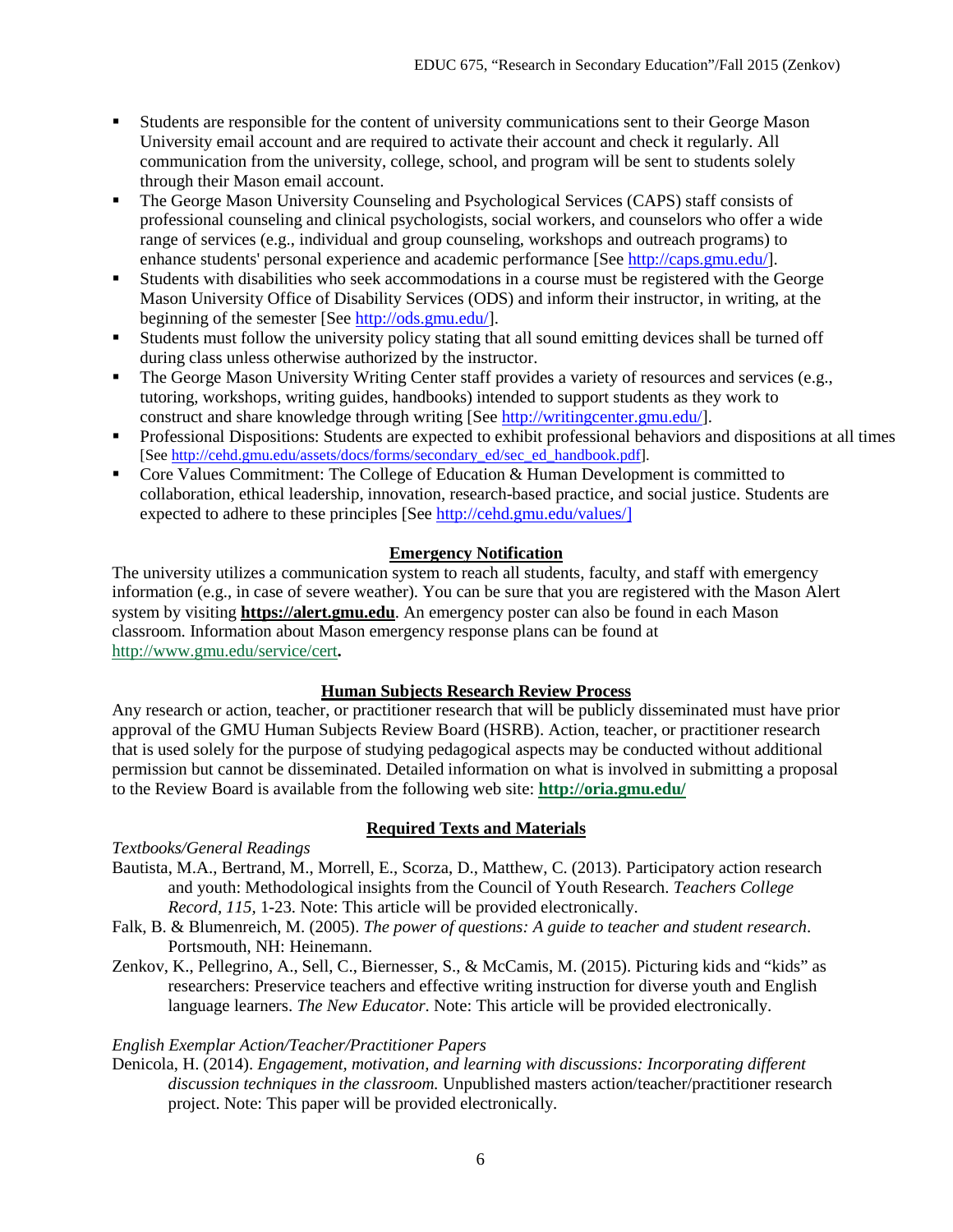- Dwyer, E. (2014). *Reading techniques and popular culture*. Unpublished masters action/teacher/practitioner research project. Note: This paper will be provided electronically.
- Golobic, J. (2012). *Engage with Reading and Writing: Strategies for High School Literacy Students.*  Unpublished masters action/teacher/practitioner research project. Note: This paper will be provided electronically.
- Hannon, S. (2012). *Expanding our Literacies: Reading and Writing Strategies in the Classroom.* Unpublished masters action/teacher/practitioner research project. Note: This paper will be provided electronically.
- Lima-Whitney, A. (2014). *Proofreading understanding, attitudes & practice.* Unpublished masters action/teacher/practitioner research project. Note: This paper will be provided electronically.
- Mitro, C. (2014). *Effective Strategies for Teaching Shakespeare: Getting High School Students to Connect With and Internalize the Bard.* Unpublished masters action/teacher/practitioner research project. Note: This paper will be provided electronically.
- Patterson, J. (2014). *Effects of reading interventions on reading comprehension, reading fluency, and attitudes toward reading.* Unpublished masters action/teacher/practitioner research project. Note: This paper will be provided electronically.
- Townsend, S. (2013). *ANOTHER homework assignment? Increasing homework motivation in the middle school classroom.* Unpublished masters action/teacher/practitioner research project. Note: This paper will be provided electronically.

### *Social Studies Exemplar Action/Teacher/Practitioner Papers*

- Aguirre, R. (2015). *Comparing the Effectiveness of Guided Notes in Traditional and Block Schedule Classes.* Unpublished masters action/teacher/practitioner research project. Note: This paper will be provided electronically.
- Barton, S. (2014). *Effectiveness of Informal Mentoring on Vulnerable Learners.* Unpublished masters action/teacher/practitioner research project. Note: This paper will be provided electronically.

#### *Science Exemplar Action/Teacher/Practitioner Papers*

- Leathart, S. (2012). *A Slice of Pizza: The Use of Authentic Contexts in a High School Biology Class.* Unpublished masters action/teacher/practitioner research project. Note: This paper will be provided electronically.
- McNeive, R. (2015). *Supportive Study Groups and its Impact on Academic Achievement.* Unpublished masters action/teacher/practitioner research project. Note: This paper will be provided electronically.
- Polen, C. (2014). *Particle physics: An essential and engaging part of the program.* Unpublished masters action/teacher/practitioner research project. Note: This paper will be provided electronically.
- Sutton, M. (2015). *Classroom Climate Interventions: Building a Sense of Community in the Classroom.* Unpublished masters action/teacher/practitioner research project. Note: This paper will be provided electronically.
- Walsleben, K. (2012). *Student-teacher relationships and their effect on student engagement and achievement.* Unpublished masters action/teacher/practitioner research project. Note: This paper will be provided electronically.

#### *Math Exemplar Action/Teacher/Practitioner Papers*

- Baney, C. (2015). *Understanding the Numbers through the Words: Improving Literacy in the Math Classroom.* Unpublished masters action/teacher/practitioner research project. Note: This paper will be provided electronically.
- Brand, M. (2014). *Station teaching co-teaching method.* Unpublished masters action/teacher/practitioner research project. Note: This paper will be provided electronically.
- Hahne, C. (2012). *Confidence + Good Grades = Success!: Defining and Promoting Student Success in Mathematics Through the Use of Self-Monitoring and Progress Tracking*. Unpublished masters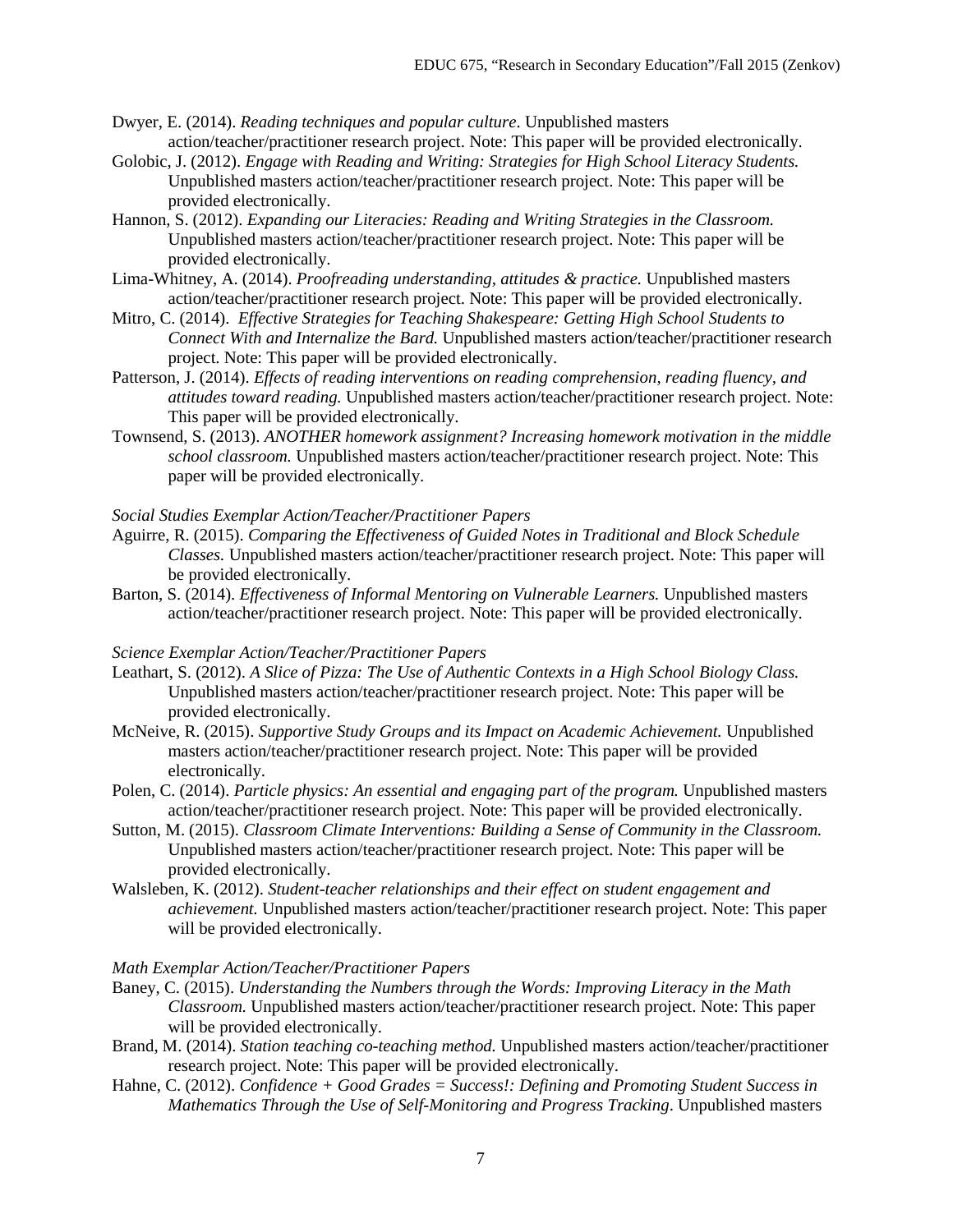action/teacher/practitioner research project. Note: This paper will be provided electronically. Long, L. (2013). *Mathematical proficiency through problem-solving.* Unpublished masters

action/teacher/practitioner research project. Note: This paper will be provided electronically.

### *ESOL Exemplar Action/Teacher/Practitioner Papers*

- Lancia, A. (2013). *Electronic Portfolios: 21st Century Assessment Tools for Early Childhood Learners.* Unpublished masters action/teacher/practitioner research project. Note: This paper will be provided electronically.
- McCusker, D. (2013). *Using movement to explicitly teach vocabulary to first grade English language learners.* Unpublished masters action/teacher/practitioner research project. Note: This paper will be provided electronically.
- Peckenham, E. (2013). *"I know that I'm use water for somethink": A study of self-assessment in a third grade science classroom.* Unpublished masters action/teacher/practitioner research project. Note: This paper will be provided electronically.
- Sharp, R. (2012). *Learn with your friends: Literature circles with English Language Learners in Africa*. Unpublished masters action/teacher/practitioner research project. Note: This paper will be provided electronically.
- Stone, K. (2013). *The "art" of mother tongue inclusion: Its effect on achievement, self-esteem and identity.* Unpublished masters action/teacher/practitioner research project. Note: This paper will be provided electronically.
- Vranas, J. (2013). *Combating the "Bueller effect:" A study of the effects of homogeneous ability grouping on confidence and participation.* Unpublished masters action/teacher/practitioner research project. Note: This paper will be provided electronically.

Additional readings available online and/or in class; we may substitute other teacher research projects for those listed above, but these will also be provided electronically and free-of-charge. You will also need access to a digital camera and a computer (with web, email, and printing privileges).

#### **Recommended Texts**

- American Psychological Association (2009). *Publication manual* (6th ed.). Washington, DC: American Psychological Association.
- *Note: APA guidelines are available online at http://owl.english.purdue.edu/owl/resource/560/01/*

#### **Resources**

#### *Articles and Books*

- Arhar, J., Holly, M. & Kasten, W. (2008). *Action research for teachers: Traveling the yellow brick road*, (3rd ed.). Upper Saddle River, New Jersey: Merrill Prentice Hall.
- Bell, J. (2005). *Doing your research project: A guide for first-time researchers in education and social science* (4th ed.). Buckingham, England: Open University Press.
- Biancarosa, G. & Snow, C.E. (2004). *Reading next—A vision for action and research in middle and high school literacy: A report from the Carnegie Corporation of New York*. Washington, DC: Alliance for Excellent Education, 12.
- Bruce, S.M. & Pine, G. J. (2010). *Action research in special education: An inquiry approach for effective teaching and learning*. New York: Teacher's College Press.
- Burnaford, G., Fischer, F. & Hobson, D. (1996). *Teachers doing research: Practical possibilities.* Mahwah, NJ: Lawrence Erlbaum Associates.
- Carlisle, L.R., Jackson, B. & George, A. (2006). Principles of social justice education: The social justice education in schools project. *Equity & Excellence in Education 39,* 55-64.
- Children's Defense Fund. (2008). *The state of America's children yearbook*. Available: [www.childrensdefense.org/ac2001/Acol.ASP](http://www.childrensdefense.org/ac2001/Acol.ASP)**.**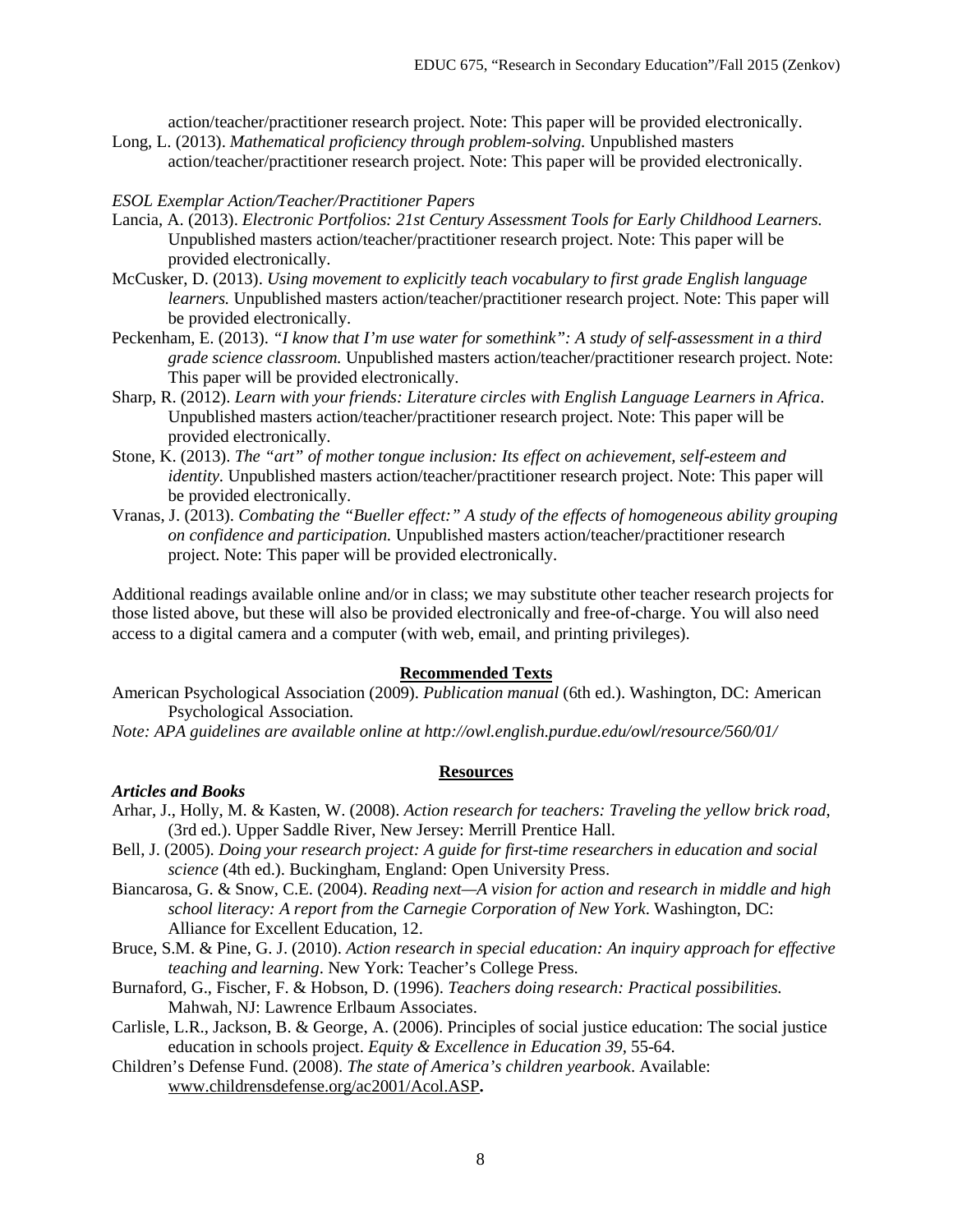- Chiseri-Strater, E. & Sunstein, B. (2006). *What works? A practical guide for teacher research.*  Heinemann. Note: Intro and sample chapter can be found at http://books.heinemann.com/shared/onlineresources/E00713/chapter9.pdf and ordered online at <http://books.heinemann.com/products/E00713.aspx>**.**
- Cochran-Smith, M., Lytle, S.L (1999). The teacher research movement: A decade later. *Educational Researcher, 28*(7), 15-25.
- Cochran-Smith, M. & Lytle, S.L. (2009). *Inquiry as stance: Practitioner research in the next generation (practitioner inquiry)*. New York: Teachers College Press.
- Costa, A. and Kallick, B. (1993). Through the lens of a critical friend. *Educational Leadership, 51*(2), 49- 51.
- Cook-Sather, A. (2009). *Learning from the student's perspective*: *A methods sourcebook for effective teaching.* Boulder, CO: Paradigm Publishers.
- Courtland, M.C., & Gambell, T.J. (1994)*. Curriculum Planning in the Language Arts K-12: A Holistic Perspective*. North York, Ontario: Captus Press.
- Dick, B. (2011). Action research literature 2008—2010: Themes and trends. *Action Research*, *9*(2), 122- 143. doi: 10.1177/1476750310388055
- Duncan-Andrade, J. (2005). Toward teacher development for the urban in urban teaching. *Teaching Education, 15*, 339-350.
- Ewald, W. (2001). *I wanna take me a picture: Teaching photography and writing to children*. Boston: Center for Documentary Studies/Beacon.
- Falk, B. & Blumenreich, M. (2005). *The power of questions: A guide to teacher and student research.*  Portsmouth, NH: Heinemann.
- Freeman, D. (1998). *Doing teacher research: From inquiry to understanding*. Toronto, Canada: Heinle & Heinle Publishers.
- Friedman, V. J., & Rogers, T. (2009). There is nothing so theoretical as good action research. *Action Research*, 7(1), 31-47. doi: 10.1177/1476750308099596
- Goodnough, K. (2001). Teacher development through action research. *Action in teacher education, 23*(1), 37-46.
- Greely, K. (2000). *Why fly that way?: Living community and academic achievement.* NY: Teachers College.
- Hanks, R.S. & Ponzetti, J.J. (2004). Family studies and intergenerational studies: Intersections and opportunities. *Journal of Intergenerational Relationships, 2*(3/4), 5-22.
- Herrell, A. & Jordan, M. (2007). *Fifty strategies for training English language learners*. Upper Saddle River, NJ: Pearson/Merrill/Prentice Hall.
- Hopkins, D. (1993). *A teacher's guide to classroom research.* Buckingham, England: Open University Press.
- Hubbard, R. & Power, B. (1999). *Living the questions: A guide for teacher researchers.* NY: Stenhouse Publishers.
- Hubbard, R. & Power, B. (2003) *The art of classroom inquiry: A handbook for teacher-researchers*. Portsmouth, NH: Heinemann.
- Jones, S. (2006). *Girls, social class, and literacy: What teachers can do to make a difference*. Portsmouth, NH: Heinemann.
- Kagan, D.M. (1993). *Laura and Jim and what they taught me about the gap between educational theory and practice.* NY. State University of New York Press.
- Kosnik, C., Beck, C., Freese, A.R., & Samaras, A.P. (Eds.), (2006). *Making a difference in teacher education through self-study: Studies of personal, professional, and program renewal*. Dordrecht, The Netherlands: Springer.
- Ladson-Billings, G. (2006). From the achievement gap to the education debt: Understanding achievement in US schools. *Educational Research, 35*(7), 3-12.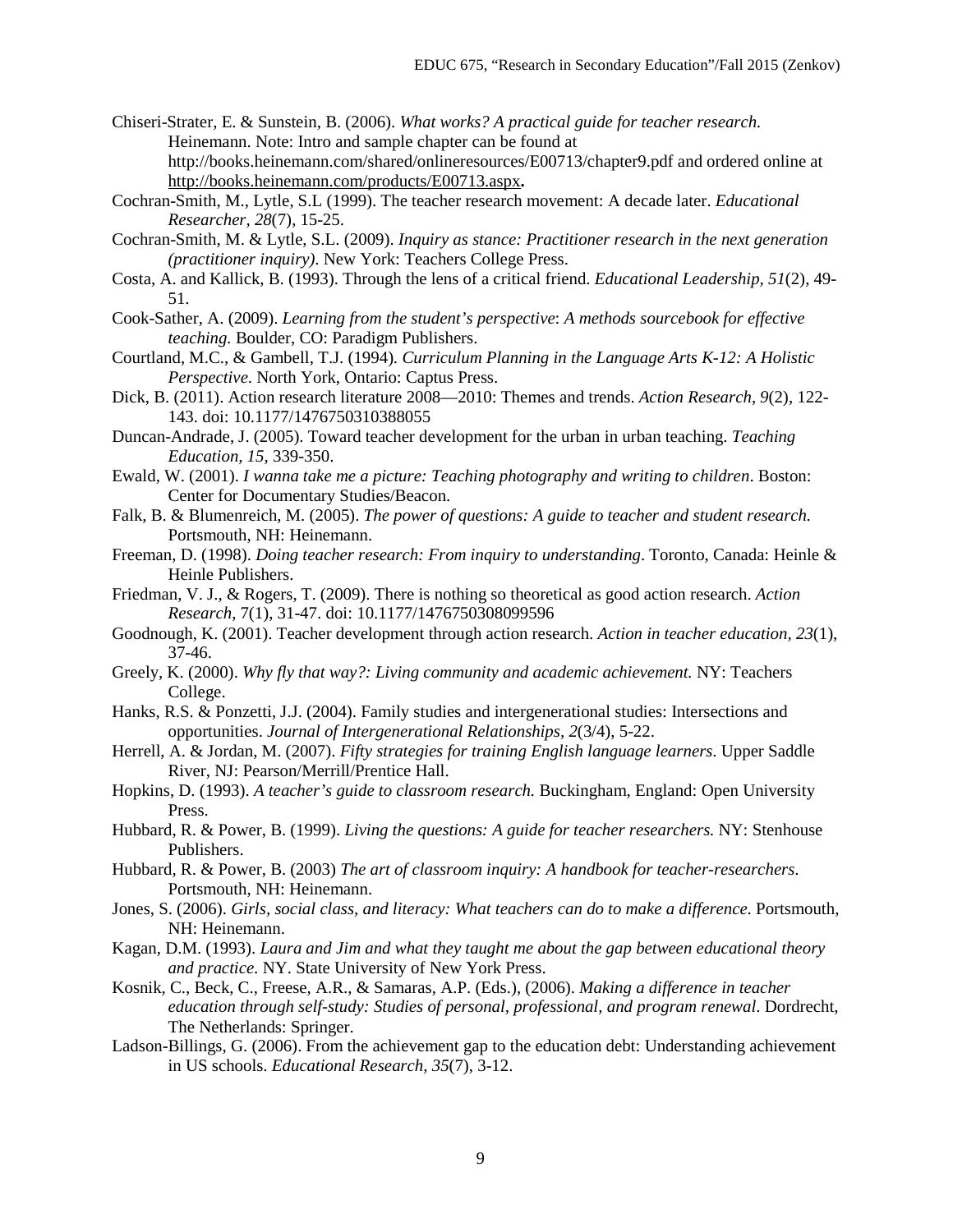- Lebak, K. (2010). Can inquiry and reflection be contagious? Science teachers, students, and action research. Journal of Science Teacher Education. 21 (8), 953 - 970. Doi: 10.1007/s10972-010- 9216-x
- Leedy, P.D., and Ormrod, J.E. (2012). *Practical research: Planning and design* Upper Saddle River, NJ: Merrill.
- Lucas, T. & Villegas, A.M. (2003). *Educating culturally responsive teachers: A coherent approach*. Albany, NY: State University of New York Press.
- Macintyre, C. (2000). *The art of action research in the classroom.* London: David Fulton Publishers.
- MacLean, M. & Mohr, M. (1999). *Teacher-researchers at work.* Berkeley, CA: National Writing Project.
- Mahiri, J. (Ed). (2004). *What they don't learn in school: Literacy in the lives of urban youth*. New York: Peter Lang.
- Marquez-Zenkov, K. (2007). Through city students' eyes: Urban students' beliefs about school's purposes, supports, and impediments. *Visual Studies, 22*(2), 138-154.
- Marquez-Zenkov, K., & Harmon, J.A. (2007). "Seeing" English in the city: Using photography to understand students' literacy relationships. *English Journal, 96*(6), 24-30.
- Marzano, R., Pickering, D., & Pollock, J. (2004). *Classroom instruction that works: Research-based strategies for increasing student achievement.* Prentice Hall.
- McNiff, J., Lomax, P., & Whitehead, J. (2003). The main features of action research process. In *You and your action research project.* London and NY: RoutledgeFalmer.
- McNiff, J., & Whitehead, J. (2011). *All you need to know about action research* (2nd ed.). Thousand Oaks, CA: Sage.
- Mertler, C.A. & Charles, C.M. (2011). Introduction to educational research (7th ed.). Boston: Pearson/Allyn & Bacon. ISBN: 013701344-2.
- Mertler, C.A. (2013) Action research: Improving schools and empowering educators (4th ed.). Thousand Oaks, CA: Sage.
- Meyers, E. & Rust, F. (2003). Taking action with teacher research. Heinemann.
- Mills, G. E. (2010). Action research: A guide for the teacher researcher (4th ed.). Pearson
- Mitra, D. (2007). Student voice in school reform: From listening to leadership. In D. Thiessen & A. Cook-Sather (Eds.), *International handbook of student experience in elementary and secondary school*. Dordrecht, The Netherlands: Springer Publishers.
- Moje, E.B., & Hinchman, K. (2004). Culturally responsive practices for youth literacy learning. In J. Dole & T. Jetton (Eds.), *Adolescent literacy research and practice* (pp. 331-350). New York: Guilford Press.
- Moje, E.B. (2008). The complex world of adolescent literacy: Myths, motivations, and mysteries. *Harvard Educational Review*, Spring 2008, 107-154.
- Morrell, E. and Duncan-Andrade, J. (2006). Popular culture and critical media pedagogy in secondary literacy classrooms. *International Journal of Learning, 12*, 2005/2006.
- Morrell, E. (2007). *Critical literacy and urban youth: Pedagogies of access, dissent, and liberation*. New York: Routledge.
- Myers, E. & Rust, F. (2003). *Taking action with teacher research*. Heinemann.
- Nieto, S. (2003). *What keeps teachers going?* New York: Teachers College Press.
- Oakes, J. & Lipton, M. (2003). *Teaching to change the world, 2nd ed.* Boston: McGraw Hill.
- Pahl, K., & Pool, S. (2011). 'Living your life because it's the only life you've got': Participatory research as a site for discovery in a creative project in a primary school in Thurnscoe, UK. *Qualitative Research Journal*, 11(2), 17-37.
- Parsons, J., Hewson, K., Adrian, L, & Day, N. (2013). *Engaging in action research: A practical guide to teacher-conducted research for educators and school leaders*. Brush Education
- Raggl, A. & Schratz, M. (2004). Using visuals to release pupil's voices: Emotional pathways to enhancing thinking and reflecting on learning. In C. Pole (Ed.), *Seeing is believing? Approaches to visual research (Volume 7)*. New York, NY: Elsevier.
- Razfar, A. (2011). Action research in urban schools: Empowerment, transformation, and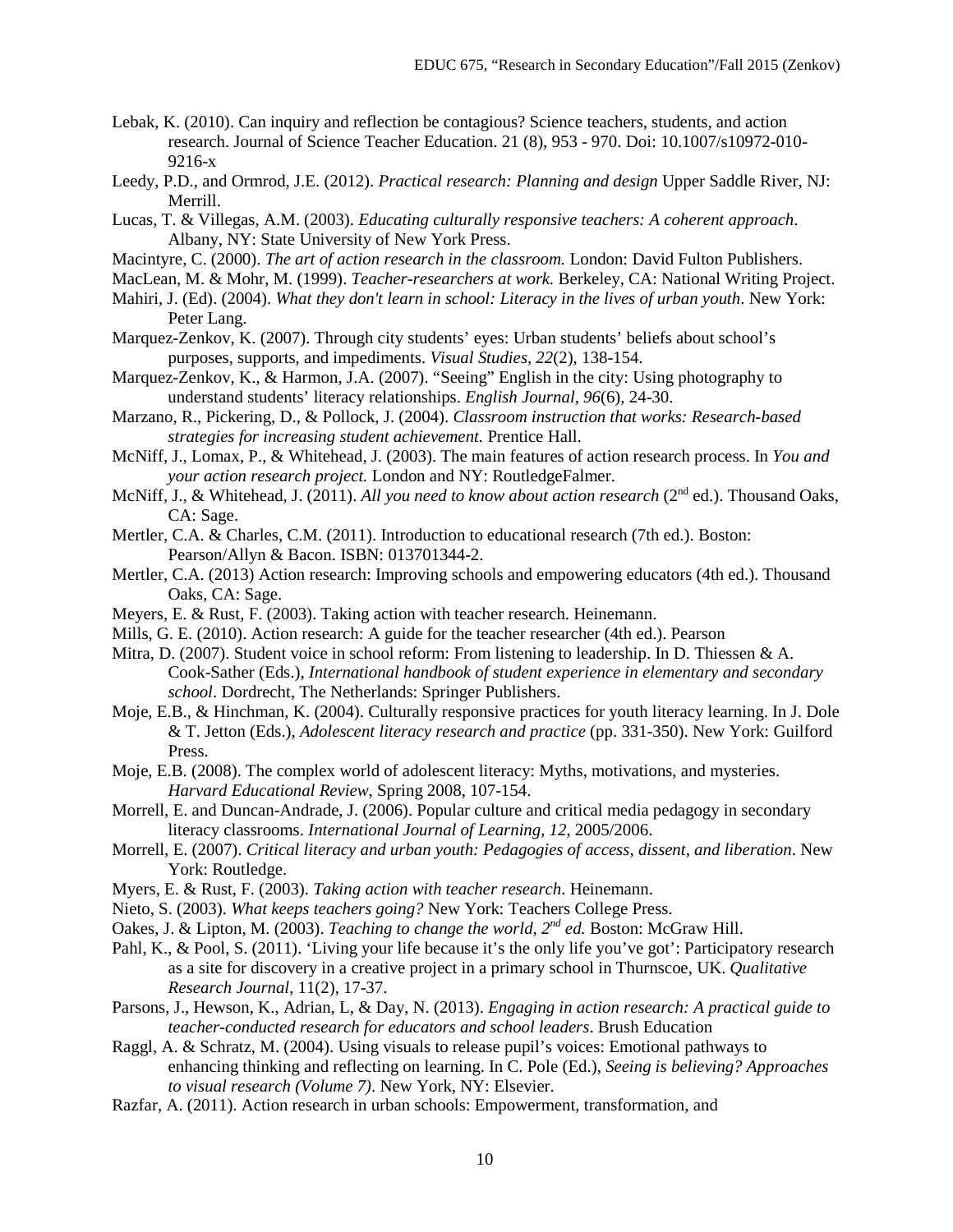challenges. *Teacher Education Quarterly, 38*(4), 25-44. Retrieved from http://search.proquest.com/docview/923754407?accountid=14541

- Richardson, L. (1998). Writing: A method of inquiry. In N. Denzin & Y. Lincoln (Eds.). *Strategies of qualitative inquiry* (volume 2). Thousand Oaks: Sage.
- Rodgers, C. (2006). Attending to student voice: The role of descriptive feedback in learning and teaching. *Curriculum Inquiry, 36*(2), 209-237.
- Rogers, R., et al. (2005). Professional development for social transformation: The literacy for social justice research group. *Language Arts, 82*(5), 347-358.
- Sagor, R. (1993). *How to conduct collaborative action research.* Alexandria, VA: Association for Supervision and Curriculum Development.
- Sagor, R. (2010). *Collaborative action research for professional learning communities*. Solution Tree.
- Samaras, A. P. (2011). *Self-study teacher research: Improving your practice through collaborative inquiry.* Thousand Oaks, CA: Sage.
- Samaras, A. P., & Freese, A. R. (2006). *Self-study of teaching practices primer.* New York, NY: Peter Lang.
- Samaras, A. P., Freese, A. R., Kosnik, C., & Beck, C. (Eds.) (2008). *Learning communities in practice.*  The Netherlands: Springer Press.
- Seidman, I. (2012). *Interviewing as qualitative research: A guide for researchers in education and the social sciences* (4th ed.). New York: Teachers College Press.
- Shagoury, R. & Power, B. (2012). *Living the questions: A guide for teacher researchers* (2nd ed.). NY: Stenhouse Publishers
- Singer, Jessica. (2006). *Stirring up justice: Writing and reading to change the world*. Portsmouth, NH: Heinemann. ISBN: 0325007470
- Strambler, M. J. (2013). Promoting student engagement through evidence-based action research with teachers. *Journal of Educational and Psychological Consultation. 23*(2), 87 - 114.
- Street, B. (2003). What's "new" in New Literacy Studies? Critical approaches to literacy in theory and practice. *Current Issues in Comparative Education, 5*(2), pp. 1-14.
- Teel, K., & Obidah, J. (Eds.). (2008). *Building racial and cultural competence in the classroom: Strategies from urban educators*. New York: Teachers College Press.
- Temple, C., Ogle, D., Crawford, A., Frepon, P. (2008): *All children read: Teaching for literacy in today's diverse classrooms*. Upper Saddle River, NJ: Pearson/Allyn & Bacon.
- Thomas, R. M. (2005). *Teachers doing research: An introductory guidebook.* Boston: Pearson/Allyn & Bacon.
- Van Horn, L. (2008). *Reading photographs to write with meaning and purpose, grades 4–12*. Newark, DE: International Reading Association.
- Villegas, A. & Lucas, T. (2007). The culturally responsive teacher. *Educational Leadership. 64*(6), 28-33.
- Whitford, B. L. & Wood, D.R. (2010). *Teachers learning in community: Realities and possibilities*. Albany, NY: SUNY.
- Wyatt, M. (2011). Teachers researching their own practice*. ELT Journal. 65*(4), 417 42. doi: 10.1093/elt/ccq074
- Yonezawa, S., & Jones, M. (2007). Using student voices to inform and evaluate secondary school reform. In D. Thiessen & A. Cook-Sather (Eds.), *International handbook of student experience in elementary and secondary school* (pp. 681-710). The Netherlands: Springer Publishers.
- Zenkov, K., Harmon, J., van Lier, P., & Marquez, M. (2008). Picture this: Seeing diverse city students' ideas about schools' purposes, impediments, and supports. *Multicultural Perspectives*.

### *Qualitative Analysis*

- Bogdan, R. C., & Biklen, S. K. (2011). *Qualitative research for education: An introduction to theory and methods* (5th ed.). Boston, MA: Allyn & Bacon.
- Blair, J. Czaja, R., & Blair, E. A. (2014). *Designing surveys: A guide to decisions and procedures* (3rd ed.)*.* Thousand Oaks, CA: Pine Forge Press.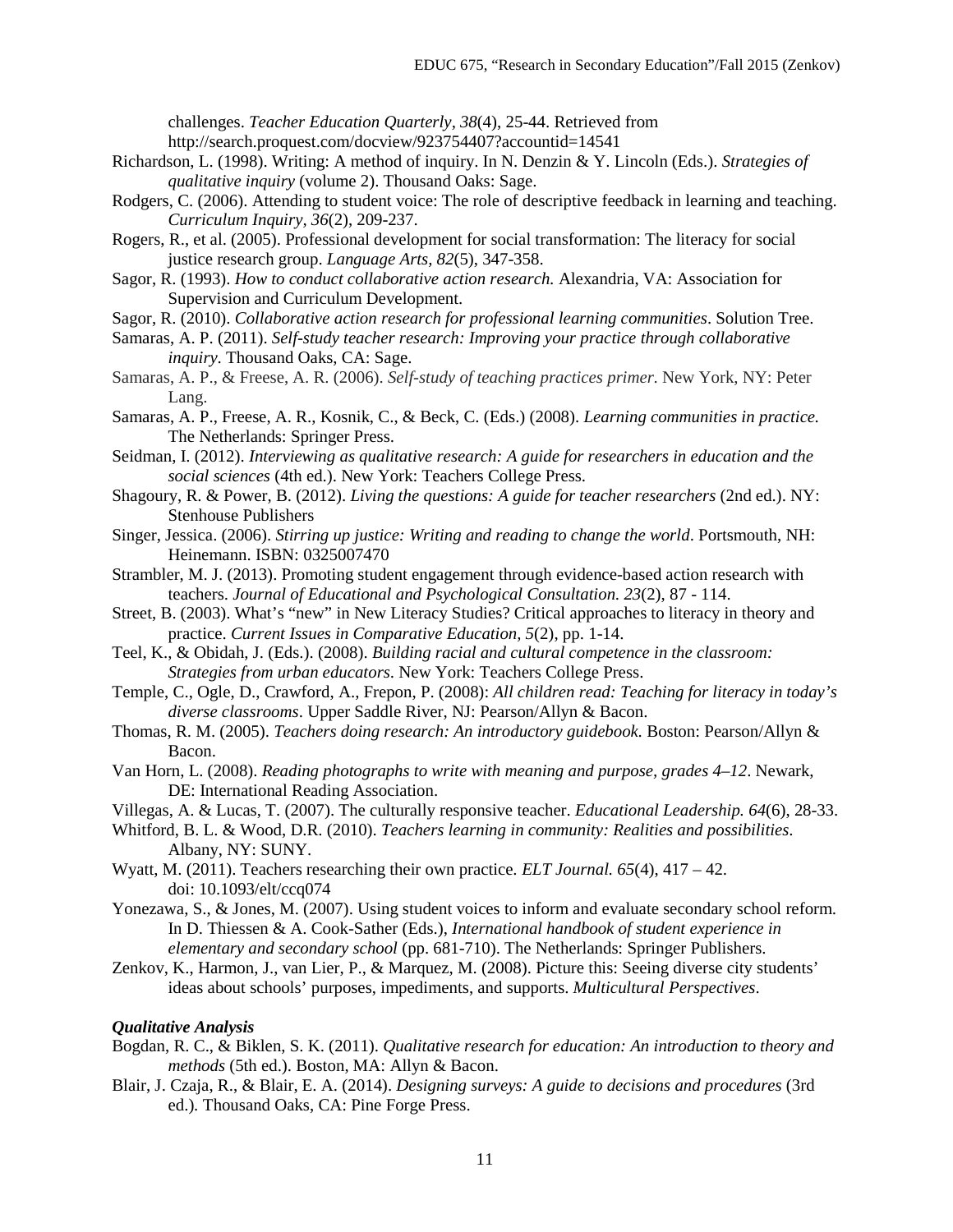- Maxwell, J.A. (2005). *Qualitative research design: An interactive approach* (2nd ed.). Thousand Oaks, CA: Sage.
- Miles, M. B., & Huberman, A. M. & Salda̴ña, J. (2013). *Qualitative data analysis* (3rd ed.). Thousand Oaks, CA: Sage.

Patton, M. Q. (1990). *Qualitative evaluation and research methods* (2nd ed.). Thousand Oaks, CA: Sage.

Strauss, A., & Corbin, J. (1990). *Basics of qualitative research: Grounded theory procedures and techniques*. Newbury Park, CA: Sage.

# *Quantitative Analysis and Statistics*

Bartz, A. E. (1999). *Basic statistical concepts (4th ed)*. Upper Saddle River, NJ: Merrill.

- Cronk, B. C. (2002). *How to use SPSS: A step-by-step guide to analysis and interpretation (2nd ed).* Los Angeles, CA: Pyrczak Publishing.
- Jaeger, R. M. (1993). *Statistics: A spectator sport* (2nd ed.). Newbury Park, CA: Sage.
- Rovessi, C., & Carroll, D. J. (2002). *Statistics made simple for school leaders.* Lanham, MD: Scarecrow Press.
- Salkind, N. (2010). *Statistics for people who (think they) hate statistics* (4th ed.). Thousand Oaks, CA: Sage.

## *Research and Writing*

Booth, W.C., Colomb, G.G., & Williams, J.M. (2008). *The craft of research* (3rd ed.). Chicago, IL: The University of Chicago.

Dahl, K.K. (1992). *Teacher as writer: Entering the professional conversation.* Urbana, IL: NCTE.

## *General Websites*

- George Mason University Library: **<http://library.gmu.edu/>**
- What Kids Can Do: **[www.whatkidscando.org](http://www.whatkidscando.org/)**
- Through Students' Eyes: **[www.throughstudentseyes.org](http://www.throughstudentseyes.org/)**
- International Visual Sociology Association (IVSA): **[www.visualsociology.org](http://www.visualsociology.org/)**

### *Action/Teacher/Practitioner Research/Research Websites*

- **[http://gse.gmu.edu/research/tr/tr\\_action/](http://gse.gmu.edu/research/tr/tr_action/)**
- **<http://www.scu.edu.au/schools/gcm/ar/arp/arfaq.html>**
- **<http://www.lupinworks.com/jn>**
- **<http://www.drawntoscience.org/educators/action-research/what-is-action-research.html>**
- **<http://www.accessexcellence.org/LC/TL/AR/>**
- **<http://www.standards.dfes.gov.uk/ntrp/>**
- **<http://www.teacherresearch.net/>**
- **<http://www.gmu.edu/departments/english/composition/wits/research/index.html>**
- **<http://library.gmu.edu/mudge/Dox/basics.html>**

### *Data Collection Tools*

- Go to Googledocs, then "spreadsheets" to create survey
- Survey Monkey: http://www.surveymonkey.com/home.asp

### *National Reports and Test Reporting Centers*

- A Nation at Risk: http://www.ed.gov/pubs/NatAtRisk/risk.html
- The Nation's Report Card/National Assessment of Educational Progress: http://nces.ed.gov/nationsreportcard/
- National Center for Educational Statistics: http://nces.ed.gov/help/sitemap.asp
- TIMSS and PIRLS (The International Math and Science Study and International Literacy Study):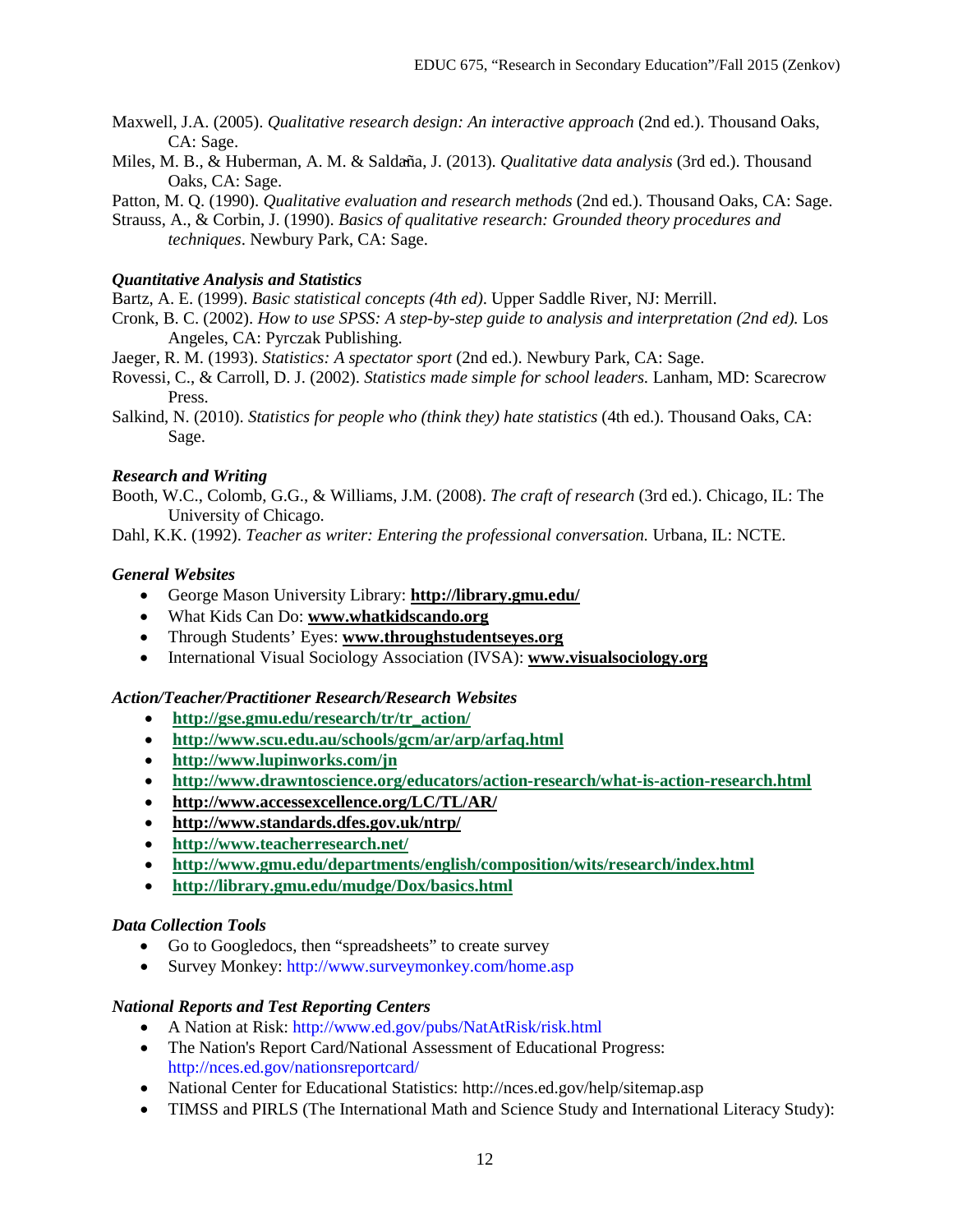http://www.timss.org/

• Best Evidence/School Reform Reports/School Models (Johns Hopkins University): http://www.bestevidence.org/index.htm

# *Virginia State Standards*

- Virginia Department of Education: http://www.pen.k12.va.us/
- State of Virginia, SOL Resources: http://www.pen.k12.va.us/VDOE/Instruction/sol.html
- State of Virginia Standards of Learning Test Information: http://www.pen.k12.va.us/VDOE/src/SOLassessments.shtml

### **Course Requirements**

# *General*

All assignments should be turned in via Blackboard on the due date indicated in the schedule below. The submission deadline for assignments is Monday midnight (US eastern standard time) each week. All projects must be typed, in 12-point font, with one-inch margins, double-spaced, in Times New Roman font, and follow APA guidelines. Writing quality (including mechanics, organization, and content) is figured into the overall points for each writing assignment, so please proofread carefully. Late papers and projects will not be accepted without penalty, excepting extraordinary circumstances. I am happy to clarify and lend assistance on projects and assignments, but please contact me within a reasonable timeframe. I reserve the right to add, alter, or omit any assignment as necessary during the course of the semester.

*Note: Please title each assignment with your last name, the name of the project/assignment, and the date you are submitting it (e.g., Smith\_Literature\_Review\_Draft\_9-1-12).*

## *Attendance, Participation, and Peer Feedback (15 points)*

Students are expected to attend *all* class periods of courses for which they register. Class participation both in online and face-to-face settings—is important not only to the individual student, but to the class as whole. Class participation is a factor in grading; instructors may use absences, tardiness, or early departures as de facto evidence of non-participation and as a result lower the grade. Participants are expected to read the assigned materials, complete online activities including pre-session Blackboard assignments, arrive promptly, attend all class meetings for the entire session, and participate in online and face-to-face class discussions. It is your responsibility to offer insights, questions, comments, and concerns from the readings; I suggest that you keep a reading log that includes both notes on and reactions to each reading. This log could also contain the field notes that you will take on your classroom as you complete your research project. If, due to an emergency, you will not be able to participate during a given week of class, please contact me as soon as possible and certainly prior to any face-to-face class time; it's best to do so via my email or my mobile phone (216.470.2384). Students are responsible for obtaining information given during class discussions despite attendance. Demonstration of positive and collaborative professional dispositions toward colleagues during peer review, along with a willingness to accept constructive criticism, is a course expectation.

By virtue of agreeing to work together in this course we instantly formed a new community. This community will be rooted in mutual respect and shared responsibility; these foundations translate into consistent and punctual attendance and active participation in all class activities. My goal is to develop a comfortable online and face-to-face classroom community where risk-taking is encouraged; we can only grow through such open-heartedness. Your attendance, thoughtfulness, clarity, and active sharing of responsibility for our classroom community will affect your grade. It is your responsibility to share and respond with insights, questions, comments, concerns, and artifacts from the readings and your teaching and research experiences. Absences and tardies—in both online and campus class sessions—will impact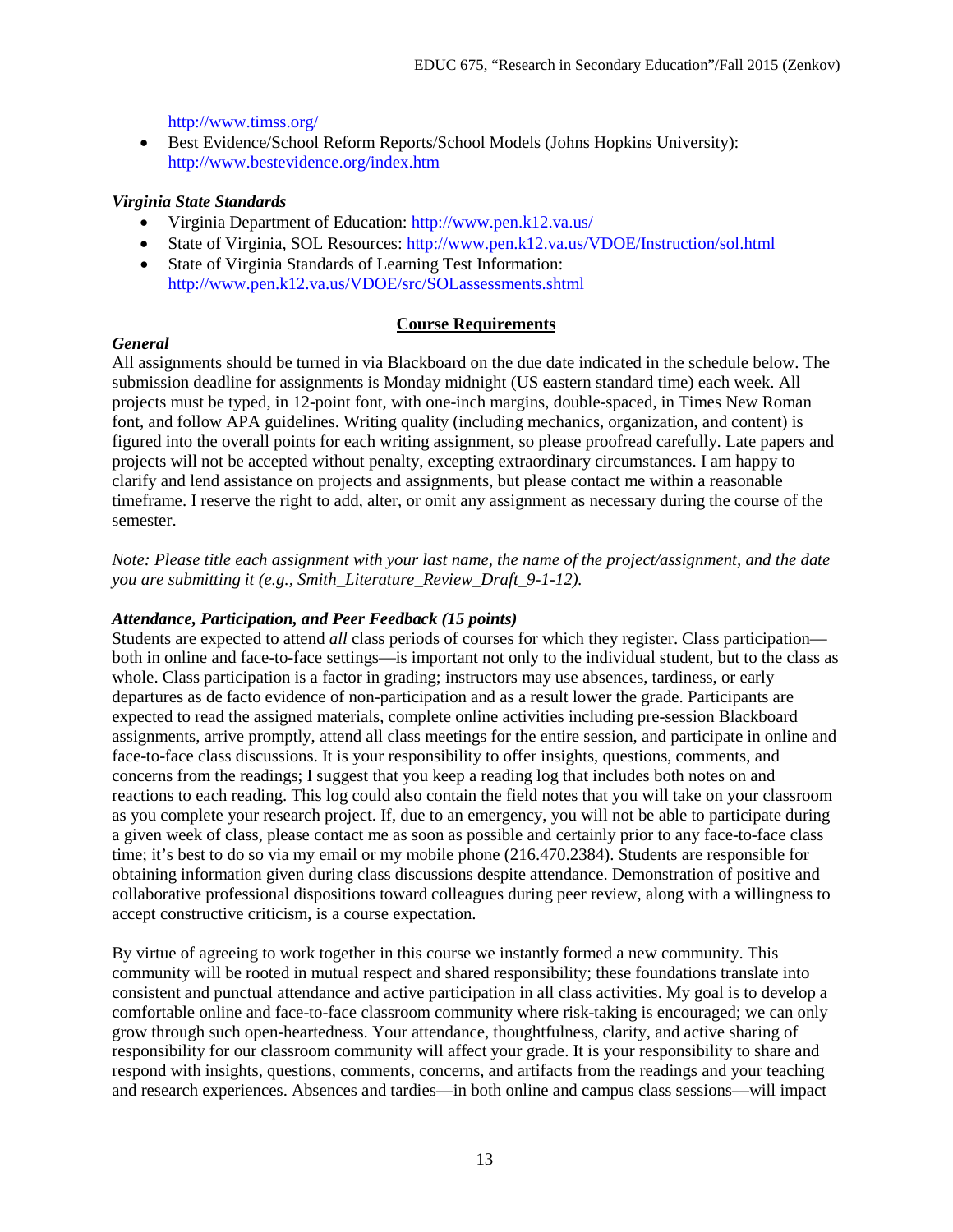your grade. Two tardies are equal to one absence, and missing 30% or more of class sessions will result in automatic course failure. Please turn off all mobile phones, computers, and pagers when you participate in our class.

You will have the chance to work with a peer review group across the semester as you draft and craft your research project. A peer reviewer is first of all a colleague whom you trust personally and professionally. S/he is also someone who is kind but courageous about asking provocative questions about your work and your perspective. In our course, a significant amount of in- and out-of-class time will be spent in our peer review groups, and I will offer you tools to use to support the creation and revision of each section of your research reports. These activities will require that you follow the outlined procedures quite closely not religiously or without modification—but trusting the peer review process and your peers. Let's keep in mind that peer reviewers intend not just to know their own work but to understand the contexts, circumstances, and settings of their peers' efforts. Let us also be advocates for each others' critical reflections on our teaching practices. We will establish non-negotiables for our work as a class and for each of our peer review groups.

### *Blackboard Participation and Assignments (10 points)*

Participants are expected to log onto Blackboard at least three times weekly. The Blackboard URL is **<https://mymasonportal.gmu.edu/webapps/portal/frameset.jsp>**. Each member of our class will be responsible for contributing at least one posting to each discussion, accompanied by one artifact that is related to the ideas and/or events described in your posting. Each class member will also be required to respond to at least two peers each week. Please post contributions by the end of the week in which the topic is discussed. Discussion postings should be thorough and thoughtful. Just posting an "I agree/disagree with your comment" or "I think the same" to someone else's thoughts is not considered adequate. *Note: Access to the Internet to search for resources and to engage in online course related activity is required approximately three times per week.*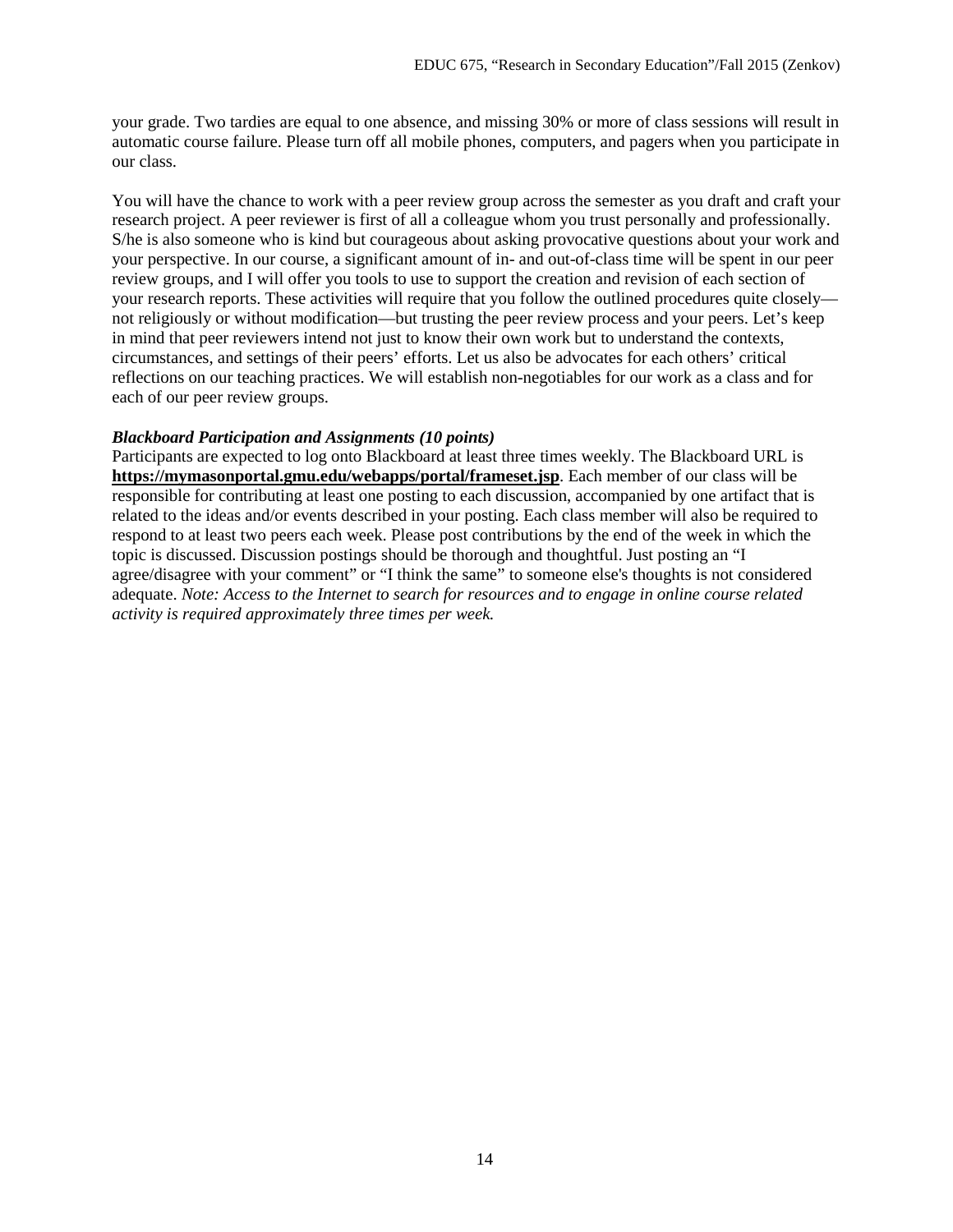1) Assignment #1 (due Monday, September  $14<sup>th</sup>$ )

Post a brief biographical sketch introducing yourself to the class. Attach a photo of yourself, preferably a close-up of you in your work environment. Then respond to the following questions on the Discussion Board and upload one accompanying image or artifact that relates to the ideas or experiences you describe:

- What has your experience been in reading education research studies, reports or articles? How have they been beneficial?
- Have you conducted or taken part in a research project or study? If so, please describe the experience, including your role.
- What do you believe the benefits of conducting research in your own classroom might be?
- 2) Assignment #2 (due Monday, October  $5<sup>th</sup>$ )

Briefly respond to the following questions on the Discussion Board, then upload an artifact that relates to the ideas/experiences you describe:

- What are three to five research questions you might address with your research? Be sure that these are "how" questions rather than "yes/no" questions. With whom might you collaborate to conduct your project? In particular, how might you involve your students in your research project?
- Action, teacher, or practitioner research is often criticized because the outcomes are not generalizable. How might you respond to this concern in defending action, teacher, or practitioner research as a viable research method?
- 3) Assignment #3 (due Monday, October  $19<sup>th</sup>$ )

Briefly respond to the following questions on the Discussion Board, then upload an artifact that represents an example of the data you have collected so far:

- What will be your primary data collection methods? And what will be your specific teaching interventions?
- How will you ensure that you have met any ethical challenges associated with conducting research on your teaching and followed your school's ethics policy regarding the collection of data?
- How will you TRIANGULATE the data collection in your study? What three sources will you consider for at least one of your research questions?
- How will you insure that your study is VALID and your data collection techniques are RELIABLE?
- 4) Assignment #4 (due Monday, November  $2<sup>nd</sup>$ )

Briefly respond to the following questions on the Discussion Board, then upload an artifact that represents an example of the data you have collected so far:

- What is an example of the most interesting, surprising, consistent, or representative data you have gathered this week?
- What initial sense (analysis!) have you made of any data you collected this week or thus far?
- 5) Assignment #5 (due Monday, November  $16<sup>th</sup>$ )

Briefly respond to the following questions on the Discussion Board, then upload an artifact that represents an example of the data you have collected so far:

- What sense (analysis!) have you made of any data you collected this week or thus far?
- What challenges do you anticipate facing in writing up the results of your final research project?
- What have been your top two or three questions about this action research work thus far? That is, questions about the PROCESS of doing action research, the challenges of doing it.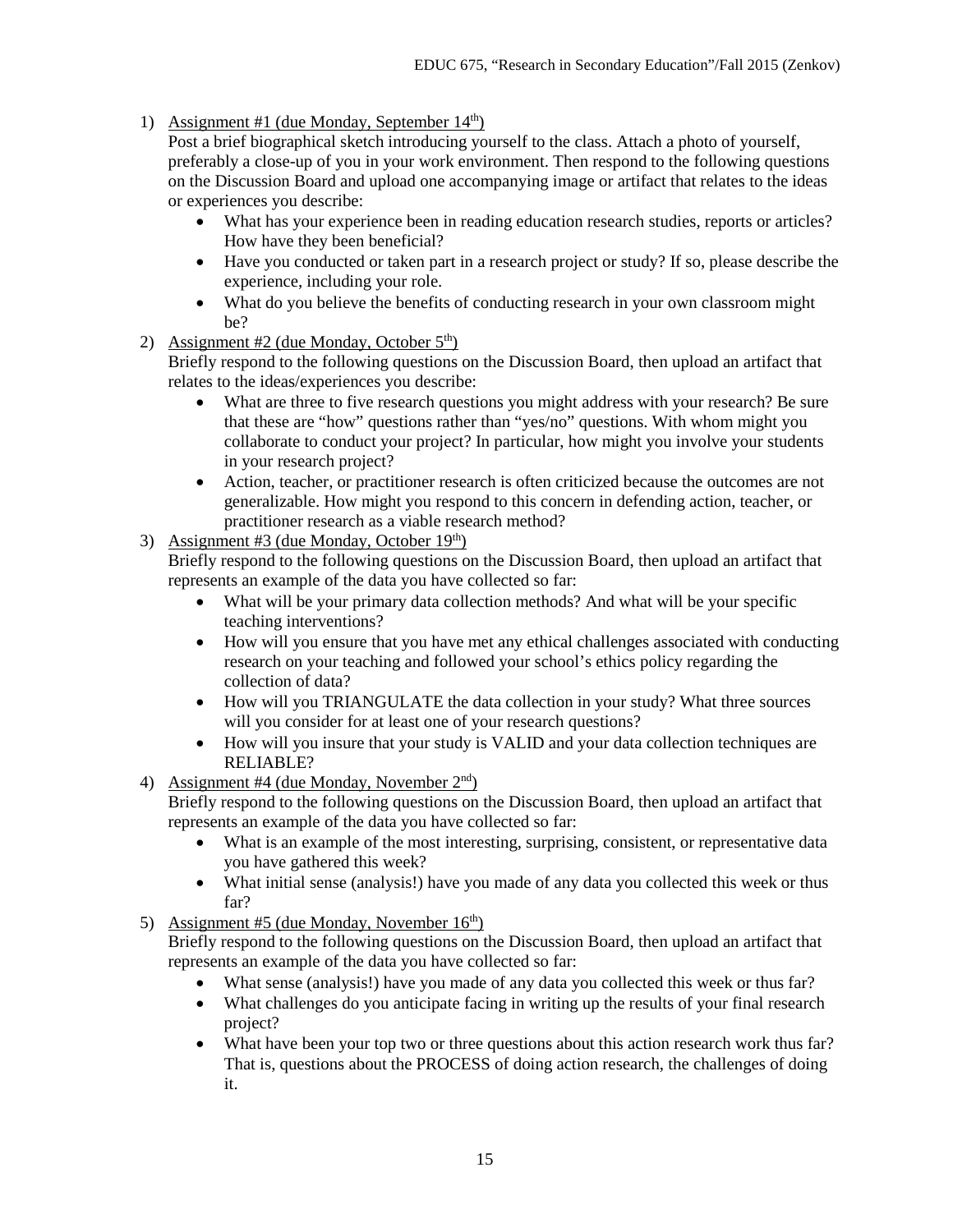## *Action/Teacher/Practitioner Research Project Draft Components (15 points)*

You will submit for instructor and peer review the following draft sections of your action, teacher, or practitioner research paper: introduction/contexts, literature review, methodology, findings, and discussion/action plan. Due dates of these drafts are listed in the schedule below, and the specific elements of these sections will be provided via samples, descriptions, and rubrics. Completing these draft elements will scaffold you toward completion of your final project—a very good thing.

## *Action/Teacher/Practitioner Research Project (60 points)*

Participants will design and conduct an action, teacher, or practitioner research project that is relevant to their present or future teaching positions. Outlines, examples, descriptions, and rubrics of these projects will be provided. You will write a literature review and proposal for this project, collect and analyze preliminary data, and share the results of your study with both our class (and potentially an outside audience) in a PowerPoint presentation. It is possible to partner with another student for the purpose of sharing data and researching different aspects of a common topic; each partner, however, must submit an original, stand-alone report. Each participant will make an in-class ten-minute presentation (ungraded) on her/his project; an outline and examples of these presentations will be provided. Please note that projects or papers submitted for credit in another course cannot also be used for a grade in this course. Your data sources for this project must include either (or both) of the following artifacts: 1) visual representations (images or photographs of your classroom, students at work, etc.); 2) student feedback related to your research question and your teaching intervention. When considering research topics, you should identify a research question that really matters to you. It should be something about which you are curious and with which you are willing to spend time researching and learning. In the words of a former Mason student, "If you aren't eager to spend several days curled up reading about your topic, then it's not love, and you need to ditch it and find another topic."

## *Action/Teacher/Practitioner Research Impact Presentation*

Working independently or in small groups—likely your peer review group—you will identify one authentic, alternative, preferably contemporary media-based method through which you will share the impact of your teacher research. While you will make a brief presentation of your individual research findings in class, the mission of this assignment is for your group to design and enact a presentation that moves the public understanding of your group members' studies along. You might choose to create a collective presentation on your group members' projects or you might highlight one group member's project and findings. You might decide to present your knowledge about a theme or topic central to each of your research topics such as differentiation or classroom environments. You might highlight the very importance of action, teacher, or practitioner research or summarize the findings of your group members' efforts. You are encouraged to display and present these findings in an alternative setting and through creative means, with your primary goal being engaging in an exercise in demonstrating the significance of your research to the broader world. You may potentially share your project with the Secondary Program Faculty and members of the larger college or educational community.

### *Performance-Based Assessment Submission Requirements*

Every student registered for any Masters of Education course with a required performance-based assessment is required to submit this assessment, the Teacher Research Project and Impact Presentation, to Blackboard (regardless of whether a course is an elective, a one-time course or part of an undergraduate minor). Evaluation of the performance-based assessment by the course instructor will also be completed in Blackboard. Failure to submit the assessment to Blackboard will result in the course instructor reporting the course grade as Incomplete (IN). Unless the IN grade is changed upon completion of the required Blackboard submission, the IN will convert to an F nine weeks into the following semester.

# **Assessment and Mastery Grading**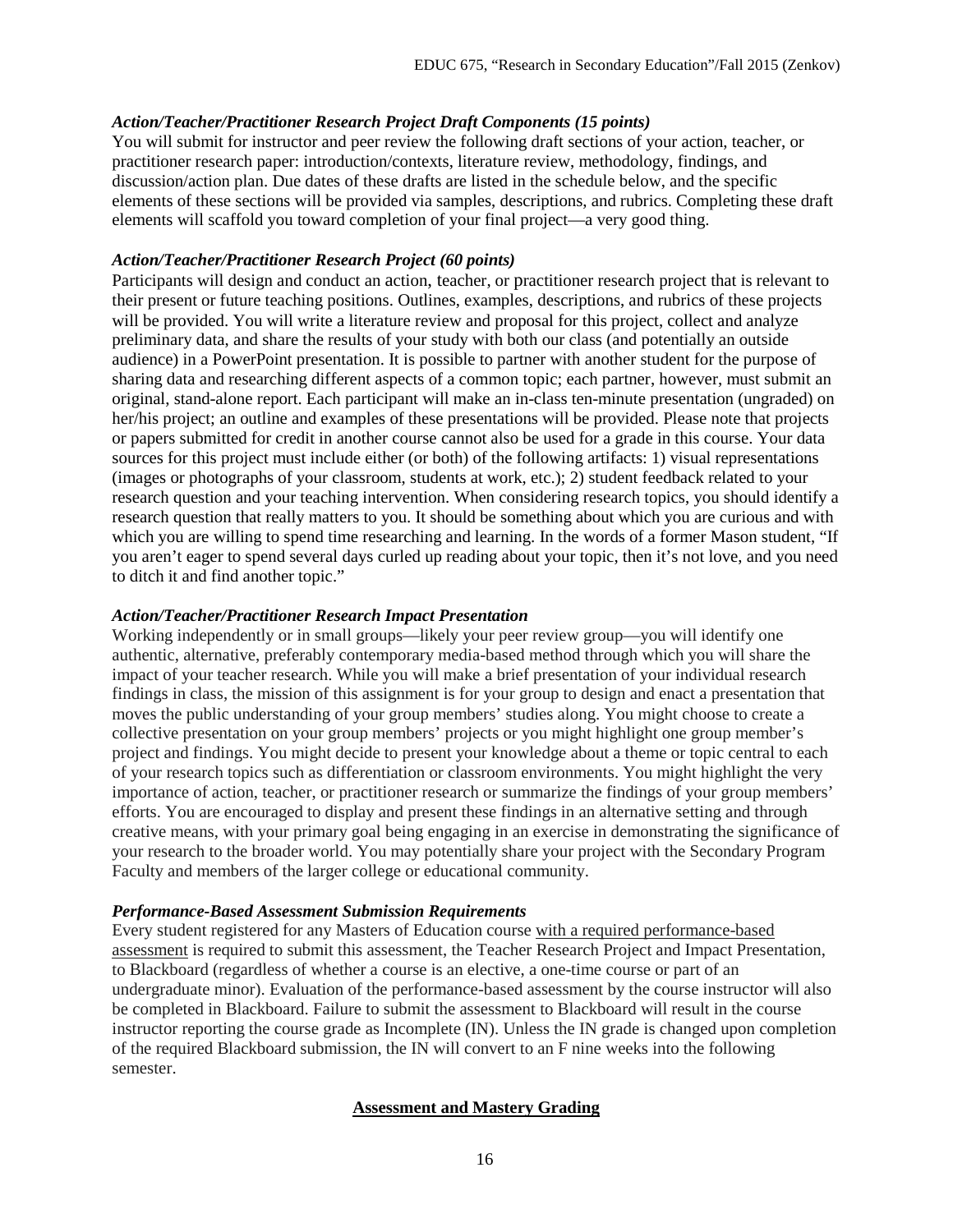All assignments will be evaluated holistically using a mastery grading system; the general rubric is described below, and a specific rubric provided with each assignment. A student must demonstrate "mastery" of each requirement of an assignment; doing so will result in a "B" level score. Only if a student additionally exceeds the expectations for that requirement—through quality, quantity, or the creativity of her/his work—will she/he be assessed with an "A" level score. With a mastery grading system, students must *choose* to "go above and beyond" in order to earn "A" level scores.

- "A" level score = Student work is well-organized, exceptionally thorough and thoughtful, candid, and completed in a professional and timely manner. Student followed all format and component guidelines, as well as including additional relevant component. Student supports assertions with multiple concrete examples and/or explanations. Significance and/or implications of observations are fully specified and extended to other contexts. Student work is exceptionally creative, includes additional artifacts, and/or intentionally supports peers' efforts.
- "B" level score = Student work is well organized, thorough, thoughtful, candid, and completed in a professional and timely manner. Student followed all format and component guidelines. Student supports assertions with concrete examples and/or explanations. Significance and/or implications of observations are fully specified.
- "C" level score = Student provides cursory responses to assignment requirements. Student did not follow all format and component guidelines. Development of ideas is somewhat vague, incomplete, or rudimentary. Compelling support for assertions is typically not provided.
- "F" level score = Student work is so brief that any reasonably accurate assessment is impossible.

## *Grading Scale*

| $B = 83 - 86\%$ |
|-----------------|
| $B = 80-82\%$   |
| $C = 70-79\%$   |
|                 |

 $F =$ Below 70%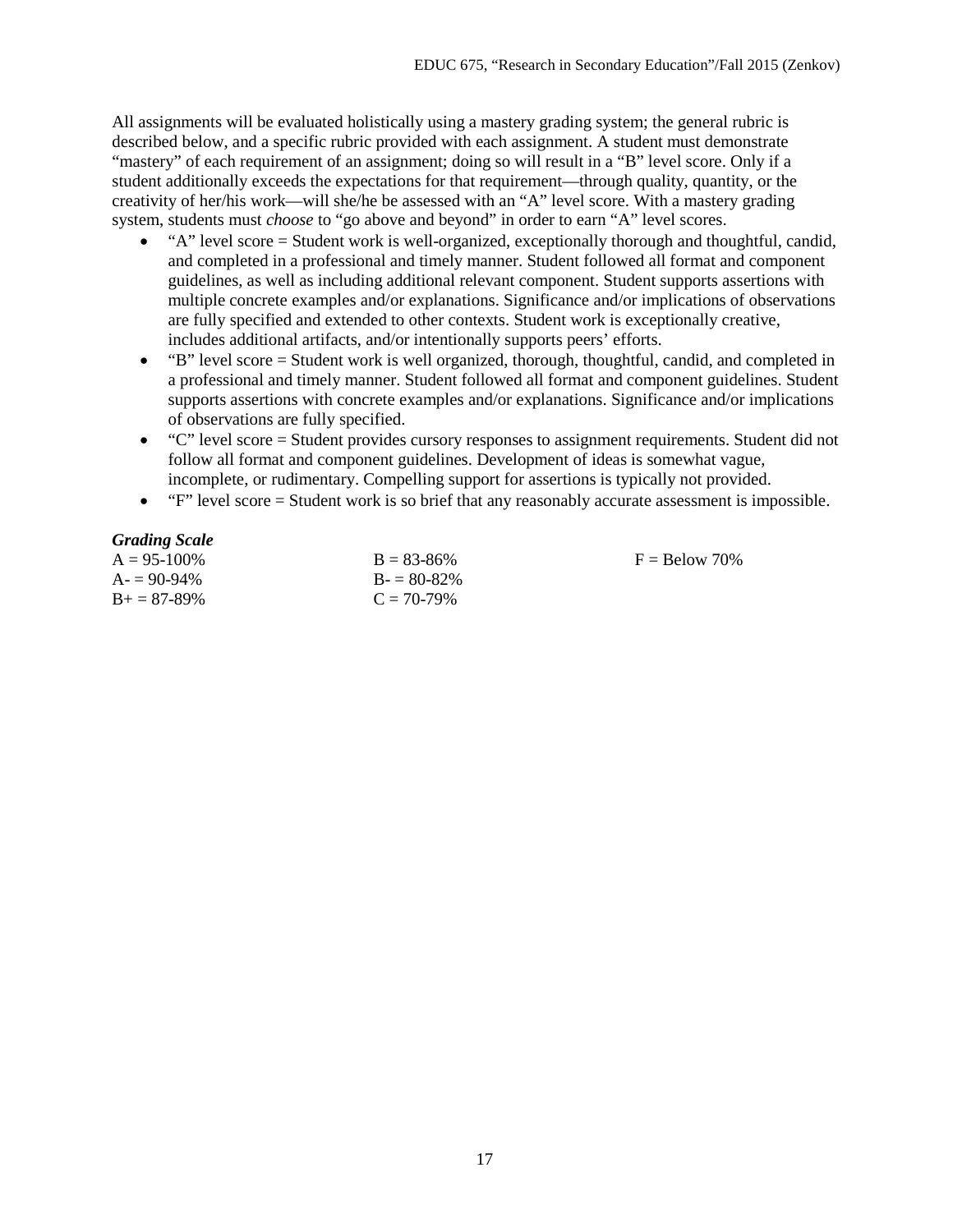Incomplete (IN): This grade may be given to students who are passing a course but who may be unable to complete scheduled course work for a cause beyond reasonable control. The student must then complete all the requirements by the end of the ninth week of the next semester, not including summer term, and the instructor must turn in the final grade by the end of the 10th week. Faculty may grant an incomplete with a contract developed by the student with a reasonable time to complete the course at the discretion of the faculty member.

### *Assignments/Possible Points*

Attendance, Participation, and Peer Feedback = 15 points Blackboard Participation and Assignments = 10 points Action/Teacher/Practitioner Research Project Draft Components = 15 points

- Introduction/Contexts
- Literature Review
- Methodology
- Findings
- Discussion/Action Plan

Action/Teacher/Practitioner Research Project (including presentation) =  $60$  points Total =  $100$  points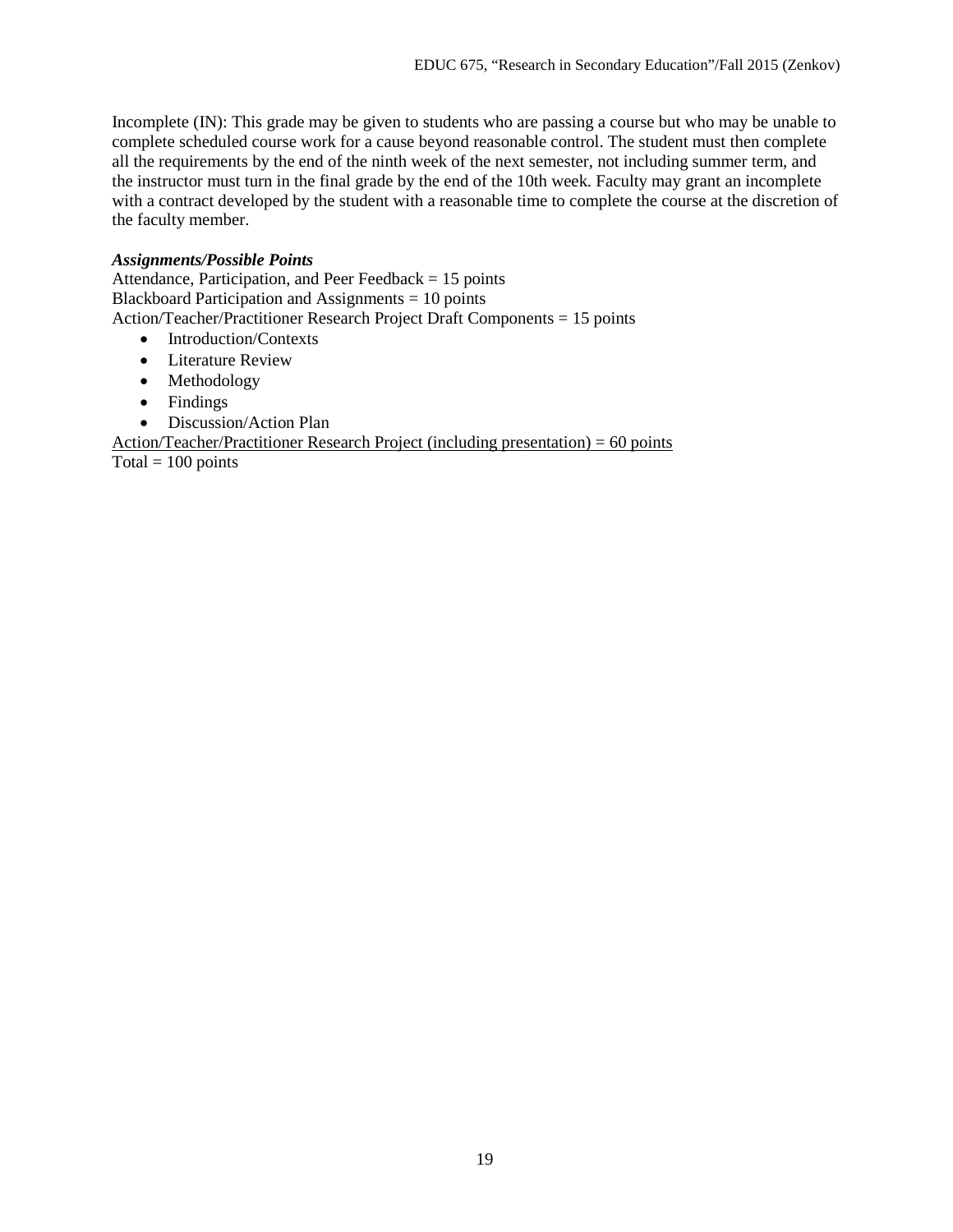# **EDUC 675, "Research in Secondary Education"** *Teacher Research Project Description and Assessment Rubric (60 points) (Includes suggested page lengths for each section)*

## **Title Page and Abstract (2 points possible)**

Your title can be as creative as you like—take researcher/artistic license with this. In 125 to 150 words, what was your study about? What was your major finding? Consider the following questions as you draft your title and abstract:

1) Have you provided a single, articulate, concise paragraph of no more than 150 words?

2) Does your abstract concisely describe your purpose and the context, method, key findings, and significance of your research?

| <b>Grade/Points</b>                                               | <b>Rubric Description</b><br>(Suggested 2 pages: 1 page for title, 1 page for abstract)                                                                                                          |          |
|-------------------------------------------------------------------|--------------------------------------------------------------------------------------------------------------------------------------------------------------------------------------------------|----------|
| $A$ - to $A$<br>Exemplary<br>$1.8 - 2$ points                     | Provides a concise (125-150 words) summary that reports factually on the purpose of the study and the<br>methods and procedures to be followed.                                                  |          |
| $B$ to $B+$<br>Proficient<br>$1.6 - 1.7$ points                   | Provides an identifiable summary (125-150 words) that addresses the purpose of the study. Touches on<br>methods and procedures to be followed, but is not sharply focused.                       |          |
| $\mathcal{C}$<br>Approaching<br>Proficiency<br>$1.4 - 1.5$ points | Provides only general statements about the study. Information on methods and procedures to be followed is<br>sketchy or missing. Falls short of 125 words or greatly exceeds the 150-word limit. |          |
| F<br>Unsatisfactory<br>Less than 1.4 points                       | Student work is so brief, incomplete, or off-topic that any reasonably accurate assessment is impossible.                                                                                        | $\Omega$ |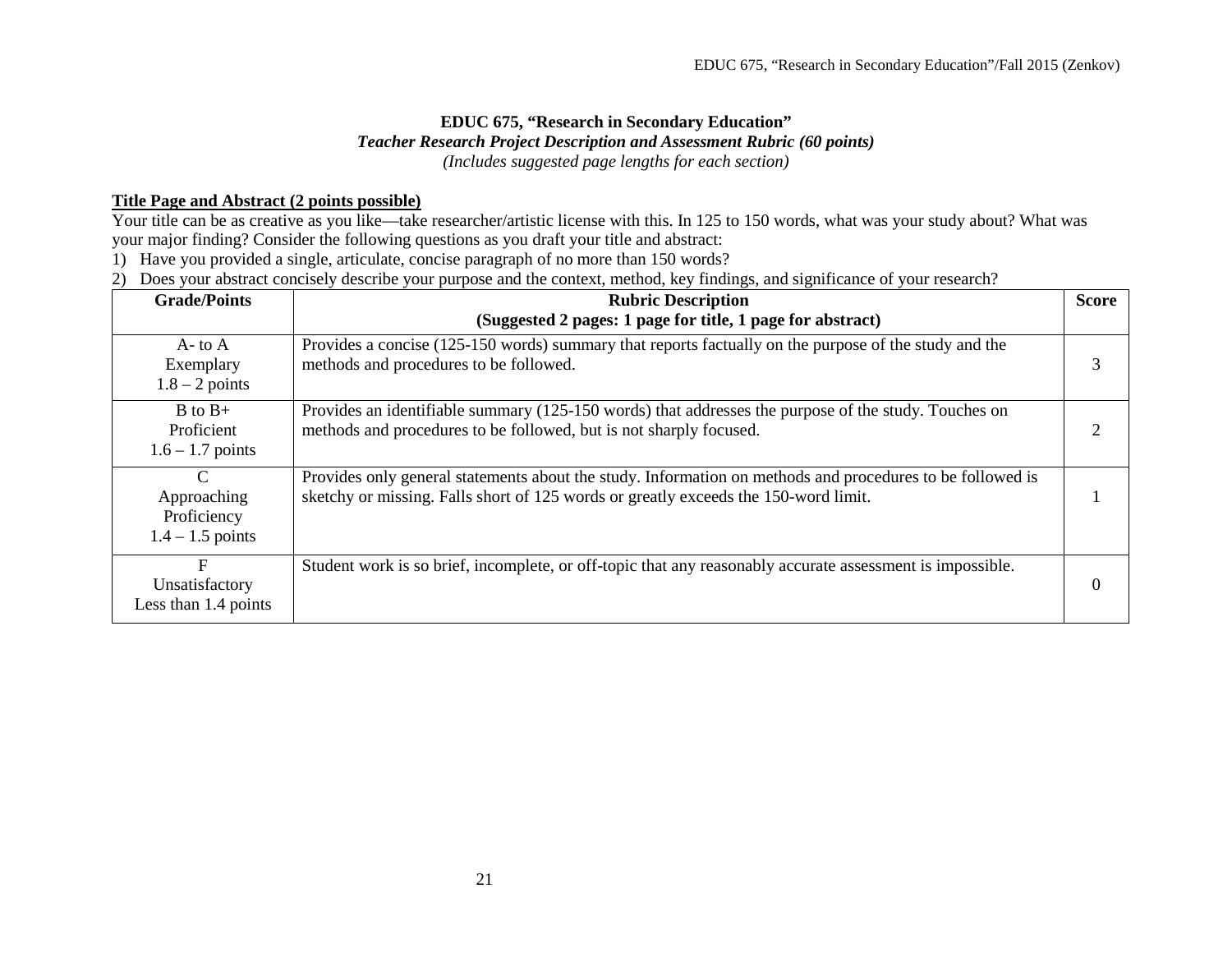## **Introduction, Rationale, Area of Focus, and Research Questions (5 points possible)**

Describe the setting, including the community, school, students, and other relevant information. What is the purpose of your study? What problem or issue are you addressing? Describe why the concerns are important to you and what your research might help you learn as a result of its conduct. What is its background and significance? How does it relate to your masters curriculum? What is (are) your research question(s)? Do you have a hypothesis? If so, what is it and how did you formulate it? Be sure that your research questions steer you toward a descriptive response. Consider the following questions as you draft your introduction, rationale, area of focus, and research questions:

- 1) Have you explained the outgrowth of your study?
- 2) Have you offered perspectives that shaped this question for you?
- 3) Have you situated the study in terms of explaining the outgrowth of these questions in the context of your work? (e.g., your students, classroom, school, district)
- 4) Have you clearly and concisely explained why this research is important? Have you addressed the broader educational and social significance of this research?
- 5) Have you clearly and concisely stated the research problem?
- 6) Have you clearly and concisely stated your main research question and any sub-questions?

| <b>Grade/Points</b>  | <b>Rubric Description</b>                                                                                        |  |  |
|----------------------|------------------------------------------------------------------------------------------------------------------|--|--|
|                      | (Suggested 2-3 pages)                                                                                            |  |  |
| $A$ - to $A$         | Establishes a sound context/theoretical framework for the study and a compelling rationale for its execution.    |  |  |
| Exemplary            | Clearly and explicitly states the research question and purpose of the study.                                    |  |  |
| $4.5 - 5$ points     |                                                                                                                  |  |  |
| $B$ to $B+$          | Provides an adequate context/theoretical framework for the study and a defensible rationale for its execution,   |  |  |
| Proficient           | though one or both may be weakly developed. Explicitly states the research question and purpose of the           |  |  |
| $4 - 4.4$ points     | study.                                                                                                           |  |  |
|                      | Provides minimal information on the context/theoretical framework for the study. Does not offer a rationale      |  |  |
| Approaching          | for the study's execution, or does so only superficially. Explicitly states the research question and purpose of |  |  |
| Proficiency          | the study.                                                                                                       |  |  |
| $3.5 - 3.9$ points   |                                                                                                                  |  |  |
| F                    | Student work is so brief, incomplete, or off topic that any reasonably accurate assessment is impossible.        |  |  |
| Unsatisfactory       |                                                                                                                  |  |  |
| Less than 3.5 points |                                                                                                                  |  |  |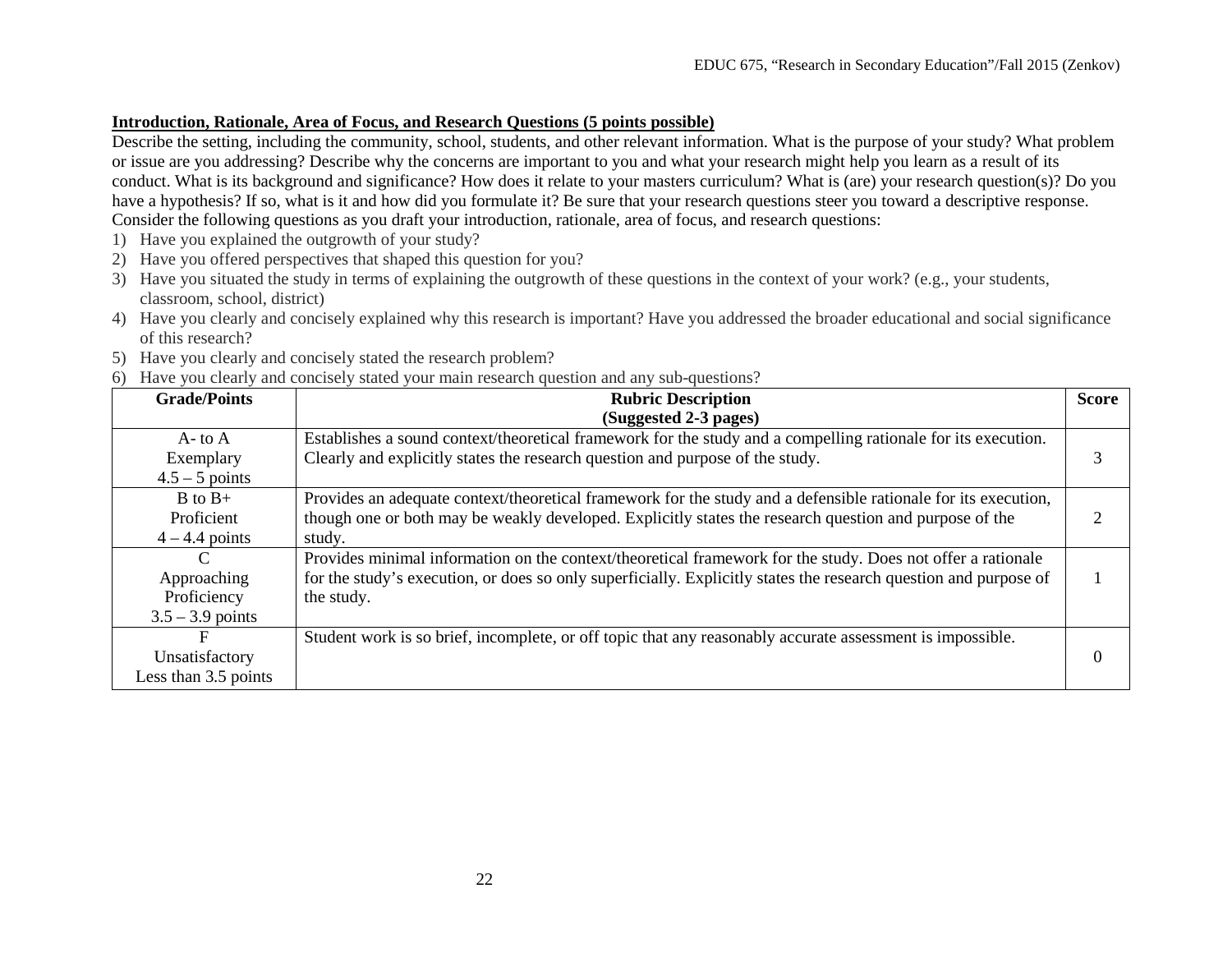# **Literature Review (8 points possible)**

In order to properly address a research question you need to be familiar with previous investigations of your topic. You should conduct a literature review in which you cite and synthesize a minimum of ten (10) sources and discuss how they informed your design. Teacher research appeals to a broad range of research resources, including reports of teachers' experiences. Transitions should connect one annotated source with the next. At the end of the literature review, include a one-paragraph summary of the major discoveries in your review, connecting these to the focus of your study. References must be from refereed journals, books (generally not textbooks), curriculum resources, and scholarly compilations. NOTE: The literature review should emphasize synthesis and analysis (Bloom, 1956, 1984). Use direct quotes sparingly. Craft your literature review as a story of the study of your topic. Consider the following questions as you draft your literature review:

- 1) Did you conduct an ongoing literature review which informed your research?
- 2) Is the review relevant and connected to your study?
- 3) Is the review adequate, coherent, and analytical?
- 4) Does the review include references from a variety of sources?
- 5) Is the review integrated into a conceptual framework with a mapping of the theories, literature, and phenomena that help to inform your study?

| <b>Grade/Points</b>                                               | <b>Rubric Description</b>                                                                                                                                                                                                                                                                                                                                                        |   |  |
|-------------------------------------------------------------------|----------------------------------------------------------------------------------------------------------------------------------------------------------------------------------------------------------------------------------------------------------------------------------------------------------------------------------------------------------------------------------|---|--|
|                                                                   | (Suggested 3-5 pages)                                                                                                                                                                                                                                                                                                                                                            |   |  |
| $A$ - to $A$<br>Exemplary<br>$7.2 - 8$ points                     | Cites at least 10 peer-reviewed, published reports of empirical research. Highlights gaps in the literature to<br>which the proposed study will respond. Organizes the literature by clearly identifiable themes, proceeding from<br>general to more specific within each theme. Effectively synthesizes referenced sources, using few, if any, direct<br>quotes.                | 3 |  |
| $B$ to $B+$<br>Proficient<br>$6.4 - 7.1$ points                   | Cites at least 8 peer-reviewed, published reports of empirical research. Highlights gaps in the literature to which<br>the proposed study will respond. Organizes the literature by identifiable themes, although organization within<br>themes may follow no clear or consistent pattern of presentation. Attempts to synthesize referenced sources.<br>Uses few direct quotes. |   |  |
| $\mathcal{C}$<br>Approaching<br>Proficiency<br>$5.6 - 6.3$ points | Cites fewer than 8 peer-reviewed, published reports of empirical research. Does not explicitly highlight gaps in<br>the literature to which the proposed study will respond. Summarizes cited works sequentially, rather than<br>synthesizes and organizes them thematically. Relies heavily on direct quotes.                                                                   |   |  |
| F<br>Unsatisfactory<br>Less than 5.6 points                       | Student work is so brief, incomplete, or off-topic that any reasonably accurate assessment is impossible.                                                                                                                                                                                                                                                                        |   |  |

#### **Description of the Method (15 points possible)**

In this section describe how you implemented your research. Include a description of subjects (i.e., students, teachers, administrators), the context of the research, the strategies and materials (put sample material in an appendix), the number and total time of each research session, and a complete description of the methodologies. Repeat your question(s) in this section—remind us often what you are studying. Describe how you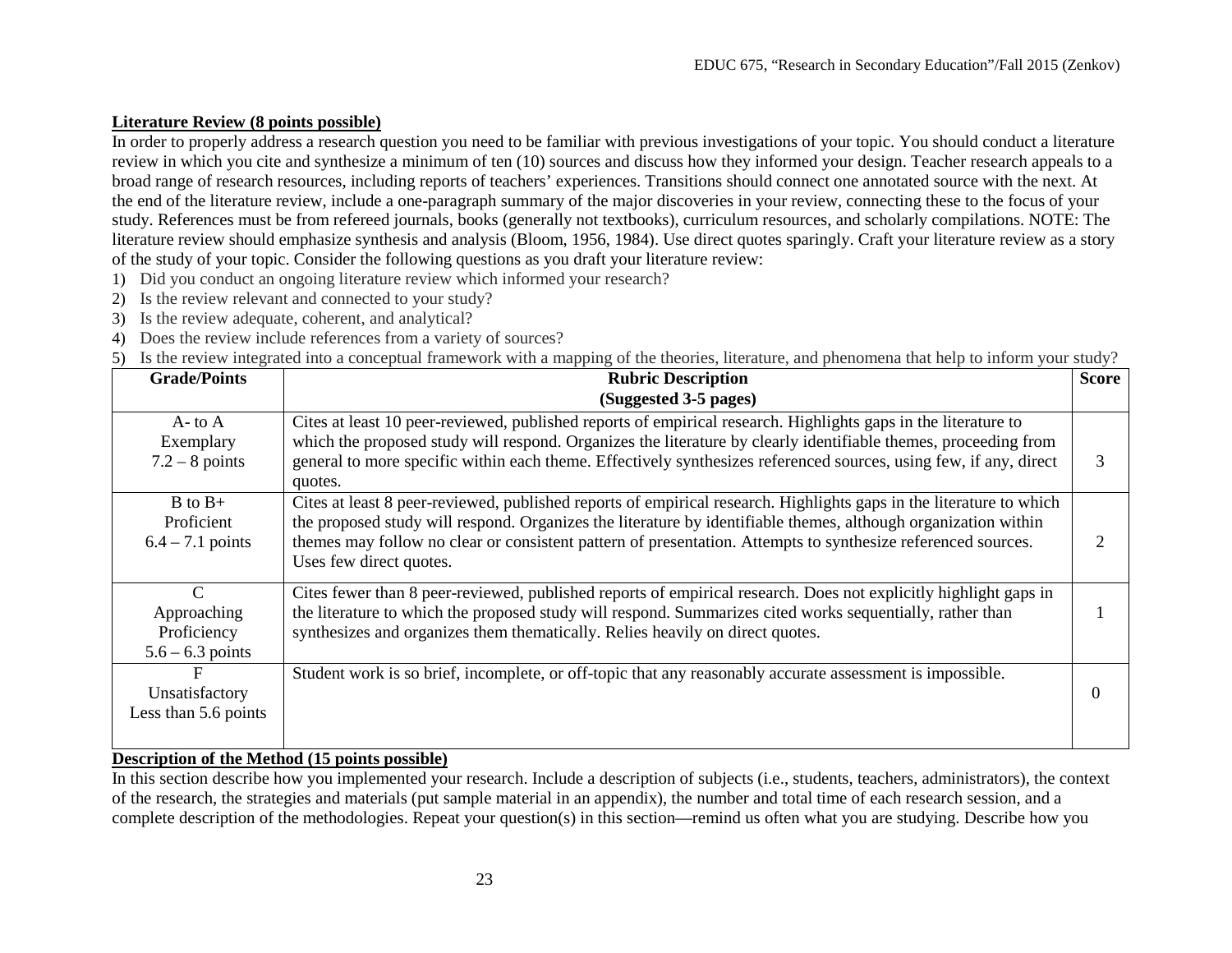selected your subject sample—why did you choose these individuals and who are they, in terms of gender, ethnicity, age, grade level, language/culture, and educational achievement? Describe ALL of your methods, including what influenced the selection of your methodology and design, what measures you took to assure the validity of your study, and how you triangulated your data. Be sure to include a table and timeline of your methods—what you collected and when. Be sure to describe what type of data you collected—for example, did you do a needs assessment (e.g., via a test) to address student achievement, and then design and implement a new instructional strategy? Or did you observe a group of students to see how they behaved in a particular context, and then interview them to ascertain their reasons? Did you do a series of in-depth interviews with students or teachers? How do the data relate to your research question? How do they relate to your masters curriculum? Finally, describe how you planned to make sense of—analyze—your data in light of your research question(s). Provide rich descriptions of HOW you reviewed your data, the themes that became apparent in your reviews, and your ultimate findings. Consider the following questions as you draft your literature review:

- 1) Have you described your research context, including your community, school, and classroom contexts?
- 2) Have you included demographic information of participants?
- 3) Did you include your reflection of the problem (e.g., behaviors observations, possible causes)?
- 4) Have you explained the reasons for your pedagogies based on your noticing of your classroom and the literature reviewed?
- 5) Have you described in detail what data you collected, how you collected it, and when you collected it, including data generated from your pedagogies and strategies?
- 6) Are your data from multiple sources?
- 7) Did you include a description of the pedagogical strategies you enacted?
- 8) Did you explain how you analyzed your data?
- 9) Have you included and explained the role of your peers in your data interpretations and validation?
- 10) Did you explore using visuals and technologies for analyzing and displaying your findings in a coherent manner?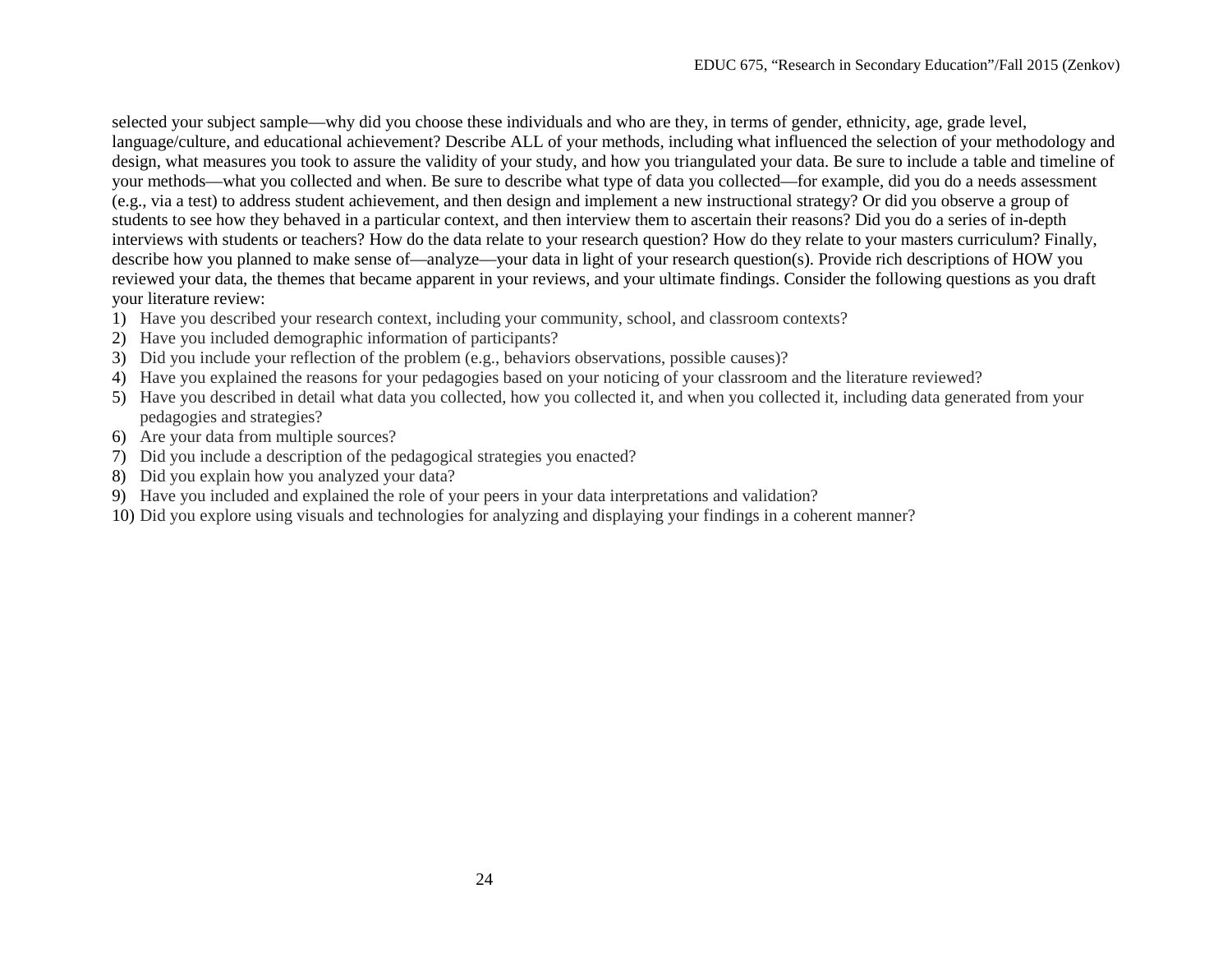| <b>Grade/Points</b>                                  | <b>Rubric Description</b>                                                                                                                                                                                                                                                                                   |  |
|------------------------------------------------------|-------------------------------------------------------------------------------------------------------------------------------------------------------------------------------------------------------------------------------------------------------------------------------------------------------------|--|
|                                                      | (Suggested 3-5 pages)                                                                                                                                                                                                                                                                                       |  |
| $A$ - to $A$<br>Exemplary<br>$13.5 - 15$ points      | Explains, and justifies the appropriateness of the study design, procedures followed, sampling methods, data<br>collection and analytical tools (including any statistical tests), given the stated purpose of the study.<br>Discusses ethical issues raised by study and explains how they were addressed. |  |
| $B$ to $B+$<br>Proficient<br>$12 - 13.4$ points      | Explains the study design, procedures followed, sampling methods, and analytical tools (including any<br>statistical tests), given the stated purpose of the study. Discusses ethical issues raised by the study and how<br>they were addressed.                                                            |  |
| C<br>Approaching Proficiency<br>$10.5 - 11.9$ points | Explains study design, procedures followed, sampling methods, and analytical tools (including any<br>statistical tests), given the stated purpose of the study; explanations, however, are not fully developed.<br>Mentions ethical issues raised by the study but addresses them only superficially.       |  |
| F<br>Unsatisfactory<br>Less than 10.5 points         | Student work is so brief, incomplete, or off-topic that any reasonably accurate assessment is impossible.                                                                                                                                                                                                   |  |

# **Results and Findings (15 points possible)**

In this section, indicate what you discovered or found as a result of your data gathering. Focus on results that are related to your research concern and answer your research questions or shed light on your research hypotheses. Introduce your findings before you begin to describe them, and remind us of your research question again. Organize this section in a way that makes sense for your data/findings—by student, by theme, by data source, etc. Use illustrative examples from your data to SHOW us your findings. Use tables to summarize and SHOW us what you've learned. Focus on what's truly interesting in your findings, even if you have limited data to support this. Feel free to use mini case studies to illustrate your findings, through the lens of a few students. Remember that the goal is to share what you learned about your teaching for yourself first; our goal is not NECESSARILY to extract findings that will be generalizable across EVERY teaching setting. Interpret your data in as much detail as possible, describing whether or not—or how—your findings corroborated your expectations. Were there any surprises in your findings? Can you think of alternative explanations for your findings? Consider the following questions as you draft your results/findings:

- 1) Did you restate your research question and what was found through your research?
- 2) Are the findings thoroughly and adequately presented?
- 3) Is there convincing evidence to support your themes?
- 4) Is there connection and coherence among the separate themes?
- 5) Did you explain your findings to your critical friend to gain his or her perspective on your interpretations?

| <b>Grade/Points</b> | <b>Description</b><br>Kubric     | Score |
|---------------------|----------------------------------|-------|
|                     | (Suggested 8-1)<br>pages)<br>--- |       |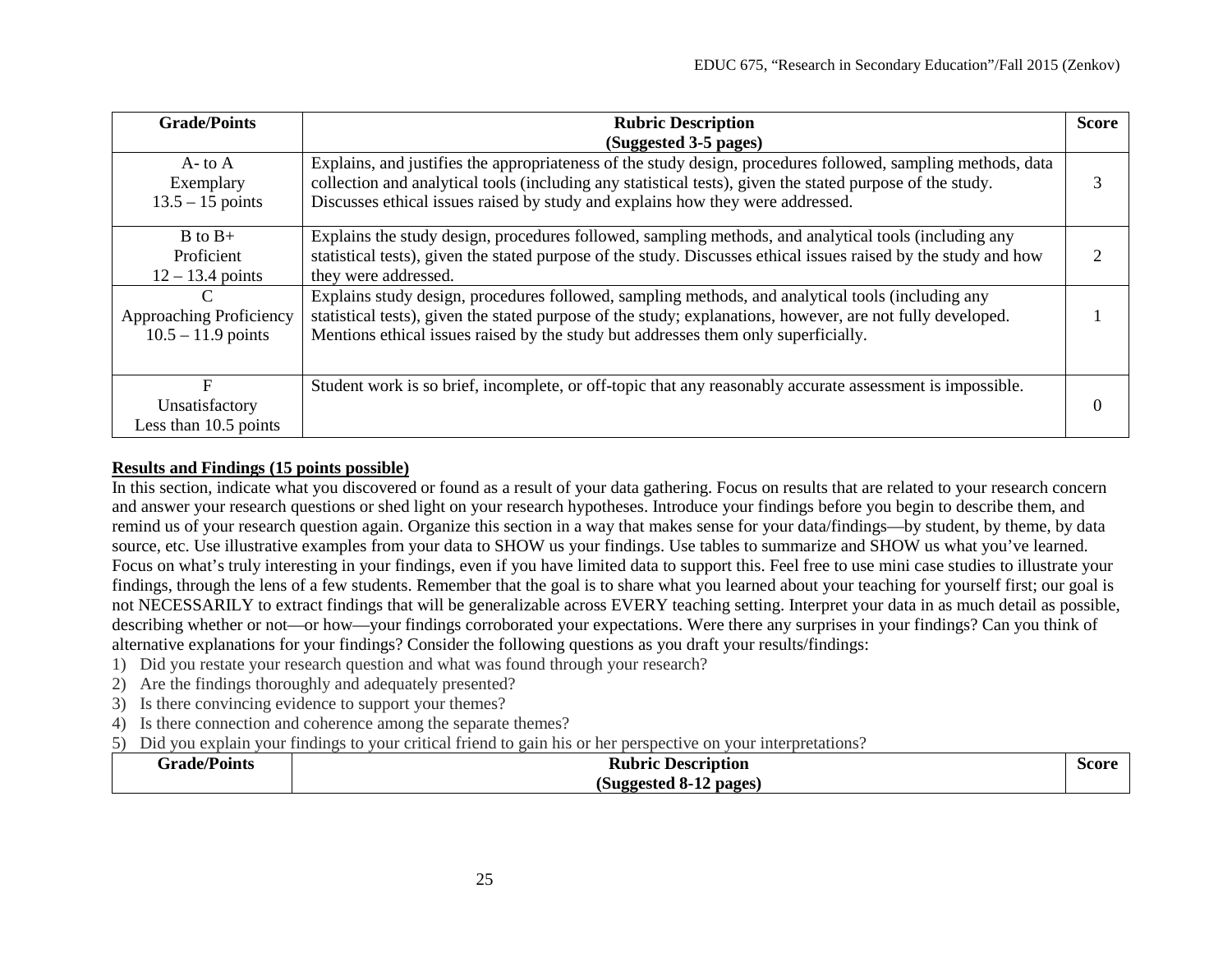| $A$ - to $A$<br>Exemplary<br>$13.5 - 15$ points                     | Reports and interprets narrative and numerical data accurately, objectively, and concisely using analytical<br>tools appropriate to the methodology. Highlights explicit links between study outcomes, hypotheses (if<br>stated), and the original research question.                                                                         |  |  |  |
|---------------------------------------------------------------------|-----------------------------------------------------------------------------------------------------------------------------------------------------------------------------------------------------------------------------------------------------------------------------------------------------------------------------------------------|--|--|--|
| $B$ to $B+$<br>Proficient<br>$12 - 13.4$ points                     | Reports and interprets narrative and numerical data accurately, objectively, and concisely. For the most part,<br>analytical tools are appropriate to the methodology. Does not highlight explicit links between study outcomes,<br>hypotheses (if stated), and the original research question; however, such links may logically be implied. |  |  |  |
| $\mathcal{C}$<br>Approaching<br>Proficiency<br>$10.5 - 11.9$ points | Reports and interprets narrative and numerical data with little apparent concern for accuracy and objectively.<br>Analytical tools are inappropriate to the methodology. Provides, at best, tenuous links between study<br>outcomes, hypotheses (if stated), and the original research question.                                              |  |  |  |
| F<br>Unsatisfactory<br>Less than 10.5 points                        | Student work is so brief, incomplete, or off-topic that any reasonably accurate assessment is impossible.                                                                                                                                                                                                                                     |  |  |  |

# **Discussion, Reflection, Implications, Recommendations, Impact Presentation, and Action Plan (10 points possible)**

In this section reflect on the findings of your data collection and discuss what they might mean to you as a teacher and teacher researcher. What did you learn from the study? How did it relate to your masters curriculum? How will it influence your teaching—that is, based on the results and themes that emerged from the study, what changes will you make in your teaching? How will you share these findings with others—specifically, how did you share your project and its results via your "Impact Presentation"? What are the implications for future research? Speculate on what it would mean if your data pointed in one direction versus another. Again, focus on what's truly interesting in your data/findings, even if you have limited information to support this. Make some bold recommendations for how we might serve students better. Be sure to describe what all of this information—the teacher research process, your data, your findings—mean to you as a professional and a person**.** Describe how you might share the findings of your paper—with your principal, your grade level team, other teachers who are working with these students, use it in a workshop, claim it as an area of expertise on your resume, etc. Be sure to describe potential implications of your study and its findings for other teachers and for education policymakers. Consider the following questions as you draft your discussion, reflection, implications, recommendations, and action plan:

- 1) Have you adequately explained the implications of your study for your students' learning?
- 2) Have you adequately explained the implications of your study for your professional development?
- 3) Have you adequately explained the implications of your study for your teaching and reframing of your practice?
- 4) Have you adequately explained the implications of your study for the education field?
- 5) Have you adequately explained the relevance of your study for national and state education standards?
- 6) Have you discussed any limitations?
- 7) Have you identified areas for future research possibilities?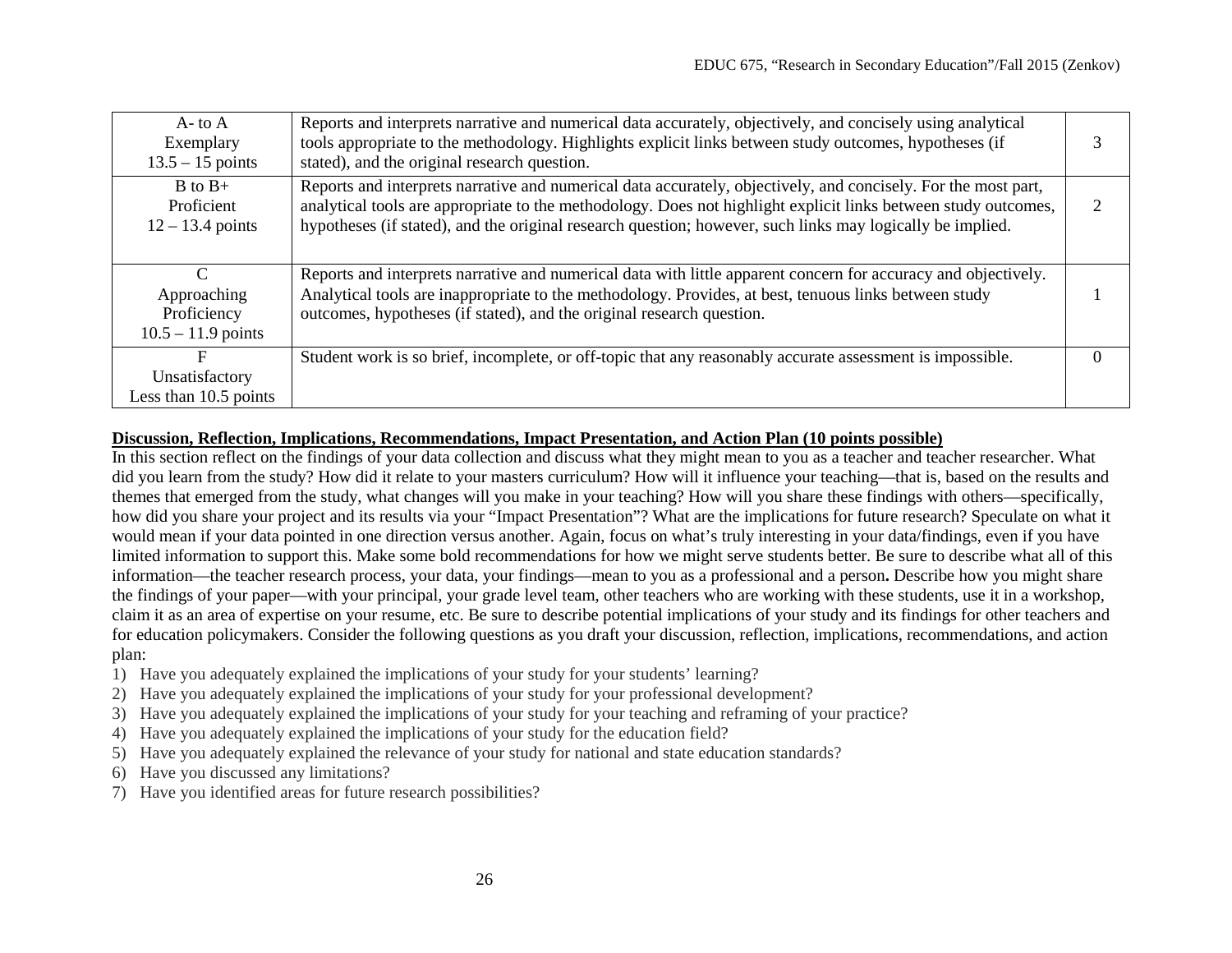| <b>Grade/Points</b>                                             | <b>Rubric Description</b><br>(Suggested 3-5 pages)                                                                                                                                                                                                                                                                                                                                                                                                | <b>Score</b> |
|-----------------------------------------------------------------|---------------------------------------------------------------------------------------------------------------------------------------------------------------------------------------------------------------------------------------------------------------------------------------------------------------------------------------------------------------------------------------------------------------------------------------------------|--------------|
| $A$ - to $A$<br>Exemplary<br>$9 - 10$ points                    | Offers evaluation of the study's strengths and weaknesses. Addresses theoretical/practical implications of<br>study findings including how they will be shared with others. Highlights threats to validity, reporting on how<br>they were addressed. Supports assertions/interpretations using sound arguments consistent with study findings.<br>Describes recommendations for future research, and how results will be applied in the practice. | 3            |
| $B$ to $B+$<br>Proficient<br>$8.0 - 8.9$ points                 | Addresses theoretical/practical implications of study findings including how they will be shared with others.<br>Highlights threats to validity, reporting on how they were addressed. Supports assertions/interpretations using<br>sound arguments consistent with study findings. Does not describe recommendations for future research, nor<br>how results will be applied.                                                                    |              |
| $\mathcal{C}$<br>Approaching<br>Proficiency<br>$7 - 7.9$ points | Addresses practical implications of study findings including how they will be shared with others. Attempts to<br>discuss threats to validity, but does so superficially and/or fails to offer antidotes. Does not consistently<br>support assertions/interpretations using sound arguments consistent with study findings. Does not describe<br>recommendations for future research, nor how results will be applied in practice.                 |              |
| $\mathbf{F}$<br>Unsatisfactory<br>Less than 7 points            | Student work is so brief, incomplete, or off-topic that any reasonably accurate assessment is impossible.                                                                                                                                                                                                                                                                                                                                         | $\Omega$     |

# **References, Appendices, Writing Styles, Mechanics, and General Notes (5 points possible)**

Include a complete list of references in APA format. Append all appropriate materials, including, if relevant, any questionnaires, inventories, assessments, sample student work, etc. Include at least one example of each tool you use—it's ideal to include one blank version and one version completed by one of your research subjects. In addition, follow these general guidelines:

- The model for your study report is not a masters thesis nor traditional class research paper, but rather an article prepared for submission to a journal that focuses more on practice than theory.
- You may find it helpful to select a journal whose research emphasis and readership match your research topic and follow its manuscript submission criteria.
- It is expected that the entire project will be described in a 25-30 page paper; please do not exceed the 30-page limit.
- Write in the past tense as much as it makes sense to do so
- Your paper does not have to be anonymous; you can include names, as this is an internal document and will not be shared anywhere outside of our class
- Be sure to make a personal and professional connection to your topic and project
- Citations are not necessary in the introduction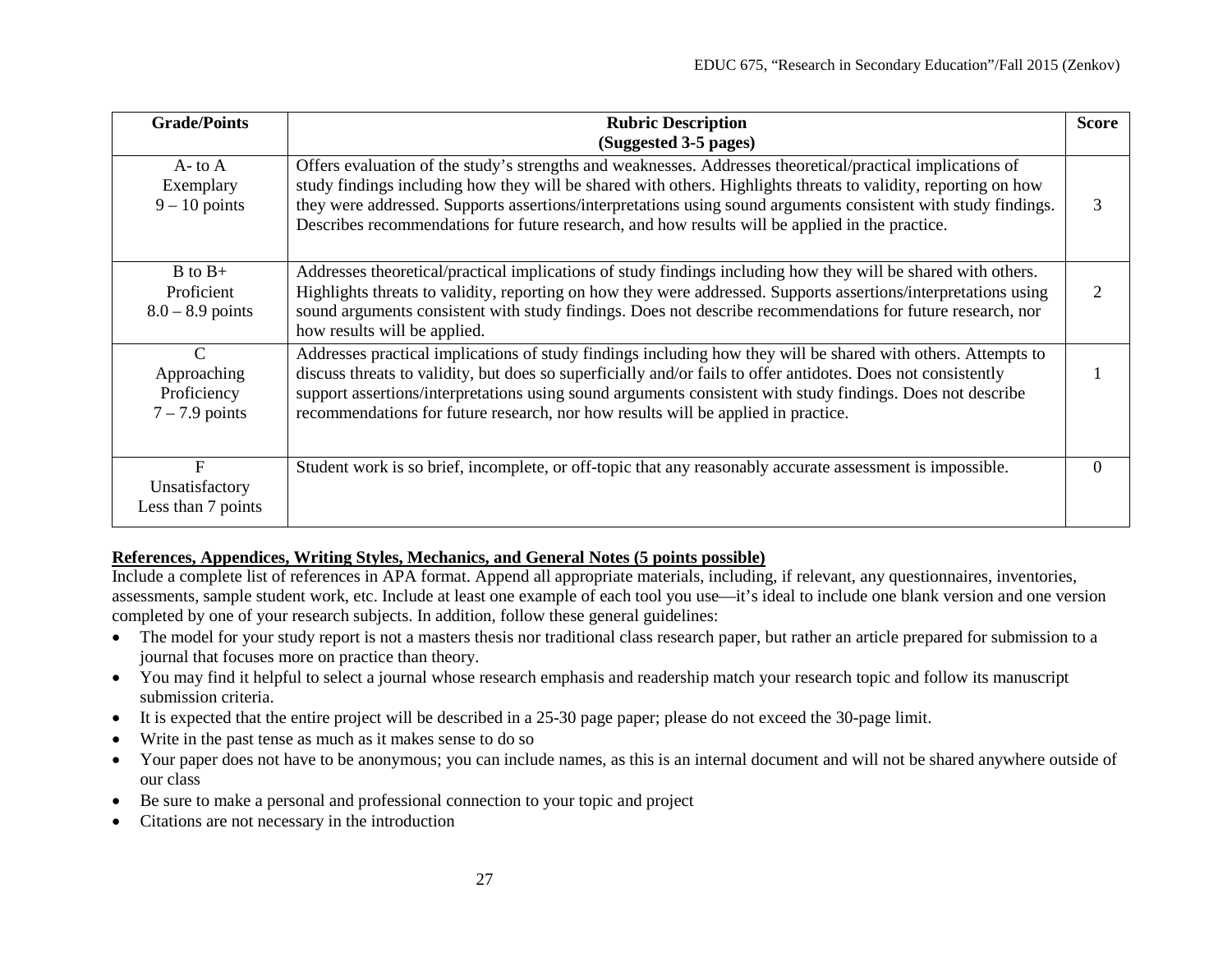• Feel free to revise your questions based on data, to make these questions more focused

Consider the following questions as you draft your references and appendices and consider the overall writing quality of your paper:

- 1) Did you follow the APA style for the report for a running head, page numbering, references, citations, and the appendix?
- 2) Does the report include a title page with project title, author's name, and author's professional affiliation?
- 3) Are references current and from different sources?
- 4) Are all references cited in the research report included in the references? Have you provided a complete reference list of all print and non-print (Internet) references?
- 5) Is the report coherent, concise, and well structured with a clear purpose?
- 6) Is the report grammatically correct with proper usage of language?
- 7) Does the report have your distinctive focus and voice? Have you used professional language (i.e., no jargon)? Have you written in an accessible style and presentation?

| <b>Grade/Points</b>                                             | <b>Rubric Description</b>                                                                                                                                                                                                                                                                                                                                                                                                                                                                                                                                                                                                                                                            | <b>Score</b> |
|-----------------------------------------------------------------|--------------------------------------------------------------------------------------------------------------------------------------------------------------------------------------------------------------------------------------------------------------------------------------------------------------------------------------------------------------------------------------------------------------------------------------------------------------------------------------------------------------------------------------------------------------------------------------------------------------------------------------------------------------------------------------|--------------|
| $A$ - to $A$ +<br>Exemplary<br>$4.5 - 5$ points                 | Paper is well written with no notable drafting errors. Voice, verb tense, and writing style are consistent<br>throughout. Technical terms are used precisely and accurately, reflecting a firm understanding of underlying<br>concepts. Text is original; opinions and propositions are supported by strong logic and formal references to<br>published research. Sections are linked with unifying transitions, giving the report a clear sense of direction.<br>Paper adheres to formatting specifications provided in course text and materials. Citations/references page<br>follow APA style.                                                                                   | 3            |
| $B$ to $B+$<br>Proficient<br>$4 - 4.4$ points                   | Paper is well written with few notable drafting errors. Voice, verb tense, and writing style are generally<br>consistent with few exceptions that do not substantially diminish readability. Most technical terms are used<br>correctly, reflecting adequate understanding of the underlying concepts. Text is original, but opinions and<br>propositions are not consistently supported by logic and references to published research. Transitions do not<br>connect sections seamlessly but do not substantially diminish readability. Paper does adhere to formatting<br>specifications provided in course text and materials. Citations/references page do not follow APA style. |              |
| $\mathcal{C}$<br>Approaching<br>Proficiency<br>$3 - 3.9$ points | Paper falls short of accepted standards for master's level composition. Drafting errors and error patterns are<br>widespread. Voice, verb tense, and writing style vary from section to section. Technical terms are used<br>incorrectly and/or imprecisely, reflecting only a rudimentary understanding of the underlying concepts. Text<br>is formulaic, relying heavily on paraphrases and "borrowed" materials not formally cited. Transitions are<br>weak, contributing to an apparent lack of direction. Paper does not adhere to formatting specifications<br>provided in course text and materials. Citations and references page do not follow APA style.                   |              |
| F<br>Unsatisfactory<br>Less than 3 points                       | Paper is so brief, incomplete, or off-topic that any reasonably accurate assessment is impossible.                                                                                                                                                                                                                                                                                                                                                                                                                                                                                                                                                                                   | $\theta$     |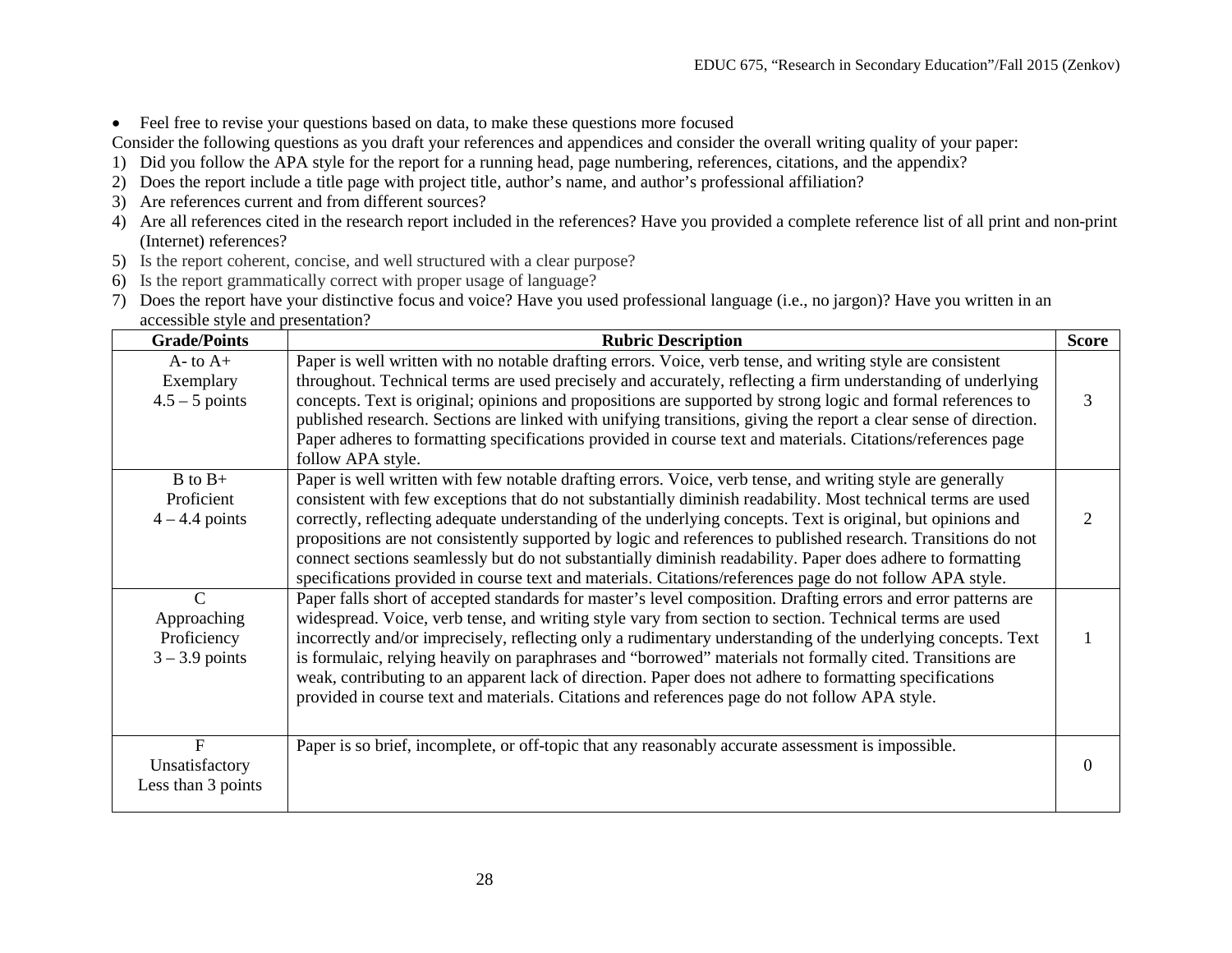# **Grading Scale for Research Project**

*Exemplary*: 60 points. Substantially meets the project and report requirements. All criteria are addressed fully.

*Accomplished:* 56-59 points. Meets the project and report requirements. Criteria adequately addressed.

*Developing:* 55-53 points. Meets some, but not all, of the project and report requirements. Weaknesses in addressing some of the criteria. Consider revision.

*Undeveloped*: 53 points and below. Does not meet the project and report requirements. Weaknesses in addressing the majority of the criteria. Needs significant revision.

*Please note that B- is not a passing grade*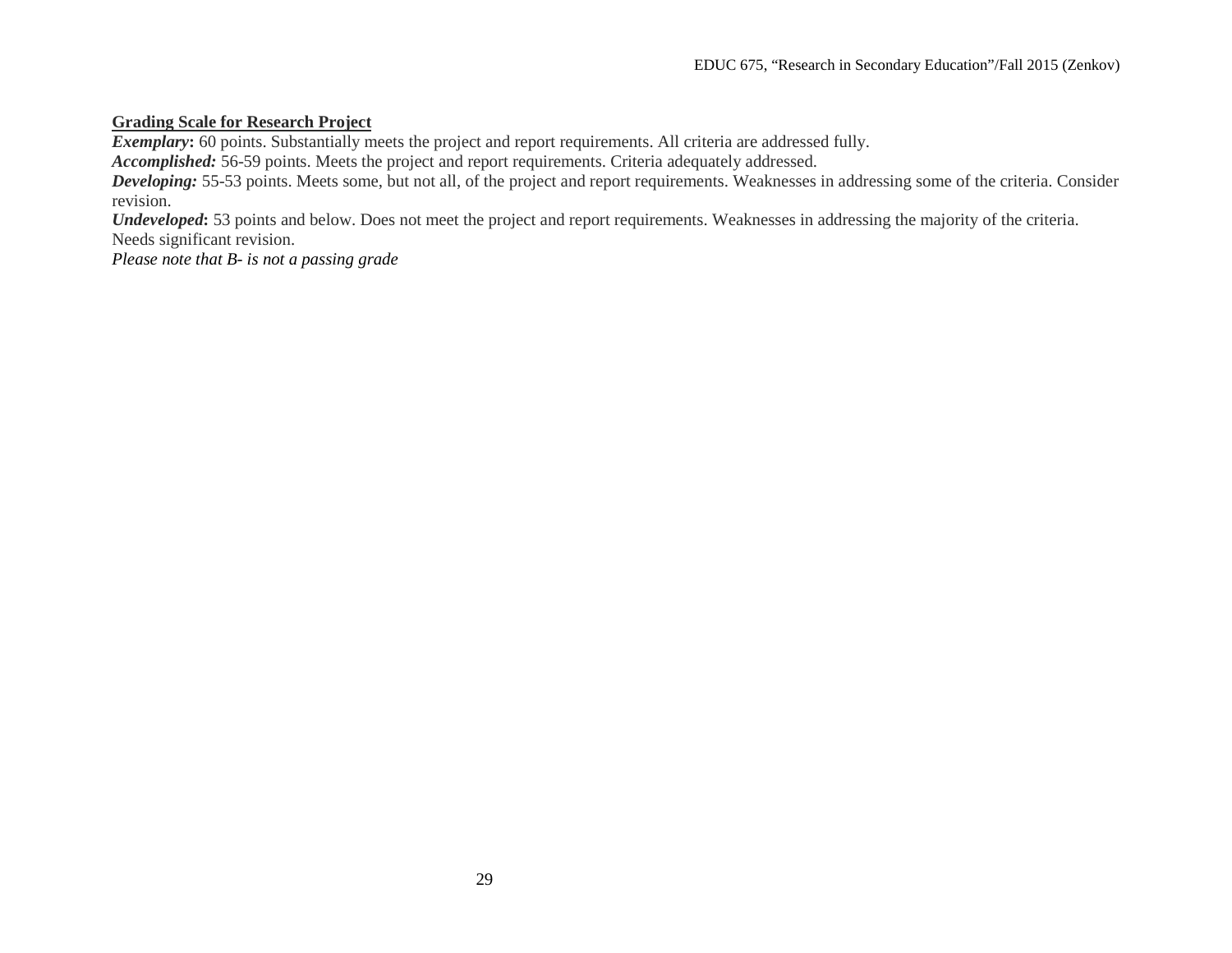| <b>Details</b>                             | <b>Topic/Activity</b>                                                                                      | <b>Assignment due</b>                                      | <b>Reading</b>                                                         |
|--------------------------------------------|------------------------------------------------------------------------------------------------------------|------------------------------------------------------------|------------------------------------------------------------------------|
| Week 1<br>Aug 31st                         | • Introductions, course overview, syllabus, requirements                                                   | • None!                                                    | • None!                                                                |
| Whole Class                                | • Introduction to action/teacher/practitioner research and Youth                                           |                                                            |                                                                        |
| 7:20-10 pm                                 | Participatory Action Research (YPAR)<br>• Dissection of an Introduction/Contexts section                   |                                                            |                                                                        |
| Week 2                                     | • Labor Day Holiday!                                                                                       | • None!                                                    | • None!                                                                |
| Sept 7th                                   |                                                                                                            |                                                            |                                                                        |
| No Class                                   |                                                                                                            |                                                            |                                                                        |
| Week 3<br>Sept 14th                        | • Green and Gold group conferences (7:30-8:30/8:30-9:30)                                                   | • Draft Introduction/Contexts sections due to              | • Power, Ch. $1, 2, 9$                                                 |
| Green/Gold                                 | • What is action research?                                                                                 | Blackboard                                                 | • Bautista, et al article                                              |
| Groups                                     | • Choosing our research model                                                                              | • Discussion Board Assignment #1                           | • Zenkov, et al YPAR project                                           |
| 7:30-9:30 pm                               |                                                                                                            |                                                            |                                                                        |
| Week 4                                     | • What teaching/learning questions might we address?                                                       | • Blackboard feedback on draft                             | $\bullet$ Power, Ch. 3                                                 |
| Sept 21st<br>Green Group                   | • Offering feedback on draft Introduction/Contexts                                                         | Introduction/Contexts sections                             | • Exemplar Paper: Select two from                                      |
| $7:30-9$ pm                                | • Dissection of a Literature Review                                                                        | • Baseline data on your class/students                     | Aguirre, Denicola, Dwyer, Lancia,                                      |
| Week 5                                     | • Gathering baseline data on your class/students                                                           |                                                            | and Leathart                                                           |
| Sept 28th                                  | • No class: Independent writing time to revise your                                                        | • None!                                                    | • None!                                                                |
| <b>Whole Class</b>                         | Introduction/Context and draft your Literature Review                                                      |                                                            |                                                                        |
| Week 6                                     |                                                                                                            |                                                            |                                                                        |
| Oct $5th$                                  | • What teaching/learning questions might we address?<br>• Offering feedback on draft Introduction/Contexts | • Blackboard feedback on Introduction/Contexts<br>sections | $\bullet$ Power, Ch. 3                                                 |
| <b>Gold Group</b>                          | • Dissection of a Literature Review                                                                        | • Baseline data on your class/students                     | • Exemplar Paper: Select two from<br>Aguirre, Denicola, Dwyer, Lancia, |
| $7:30-9$ pm                                | • Gathering baseline data on your class/students                                                           | • Discussion Board Assignment #2                           | and Leathart                                                           |
| Week 7                                     | • Developing research questions and research plan                                                          | • Draft Literature Review due to Blackboard                | $\bullet$ Power, Ch. 4                                                 |
| Oct $13th$                                 | • Offering feedback on draft Literature Reviews                                                            | • Blackboard feedback on Literature Reviews                | • Exemplar Papers: Select two from                                     |
| Green Group                                | • Dissection of a Methodology                                                                              | • Data collection!                                         | Barton, Brand, Golobic, and                                            |
| *Class meets<br>Tuesday!                   | • Data collection!                                                                                         |                                                            | Hannon                                                                 |
| $7:30-9 \, \text{pm}$                      |                                                                                                            |                                                            |                                                                        |
| Week 8                                     | • Developing research questions and research plan                                                          | • Blackboard feedback on Literature Reviews                | $\bullet$ Power, Ch. 4                                                 |
| Oct $19th$                                 | • Offering feedback on draft Literature Reviews                                                            | • Data collection!                                         | • Exemplar Papers: Select two from                                     |
| <b>Gold Group</b><br>$7:30-9 \, \text{pm}$ | • Dissection of a Methodology                                                                              | • Discussion Board Assignment #3                           | Barton, Brand, Golobic, and                                            |
|                                            | • Data collection!                                                                                         |                                                            | Hannon                                                                 |